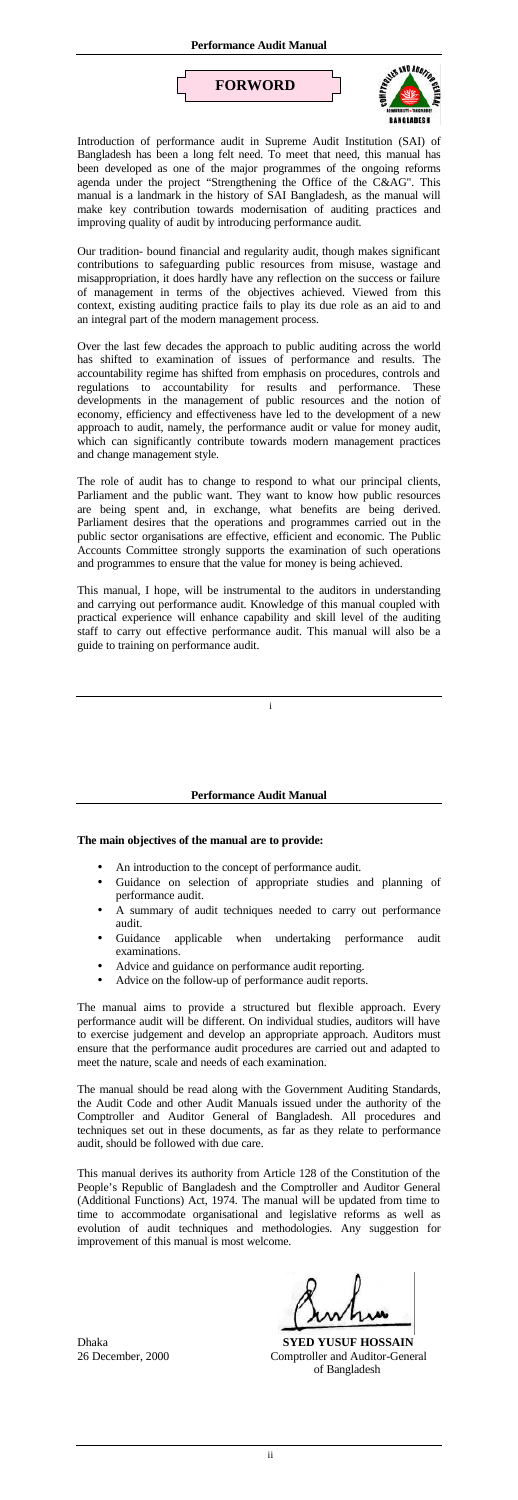### • Terms of Reference

iii

#### **[Performance Audit Manual](#page-3-0)**



35

# **C[hapter 4: Performance Audit Techniques](#page-5-0)**

| Introduction                 | 37 |
|------------------------------|----|
| <b>Examination of Papers</b> | 37 |
| Interviewing                 | 38 |
| Direct Observation           | 39 |
| <b>Case Studies</b>          | 40 |
| Benchmarking                 | 41 |
| Questionnaires               | 41 |
| <b>Surveys</b>               | 42 |
| Focus Groups                 | 42 |
| Flow-Charting                | 43 |
| <b>Statistical Analysis</b>  | 43 |
| <b>Activity Analysis</b>     | 43 |
| <b>Work Study</b>            | 44 |
| <b>Cost Benefit Analysis</b> | 44 |

# **[Chapter 5: The Examination Phase of Performance](#page-15-0) Audit**

| • Introduction                            | 45 |
|-------------------------------------------|----|
| • Audit Evidence                          | 45 |
| • Categories of Evidence                  | 46 |
| • Audit Documentation                     | 47 |
| • Key Performance Audit Questions         | 48 |
| • Performance Measurement                 | 48 |
| • The Audit Team                          | 51 |
| Supervision and Monitoring of Audit Teams | 52 |
| <b>Quality Assurance</b>                  | 54 |
| Conclusion                                | 54 |

# **C[hapter 6: The Reporting](#page-20-0) Phase of Performance Audit**

| • Introduction                            | 57  |
|-------------------------------------------|-----|
| • Framing Conclusions and Recommendations | 57  |
| • Objectives of Performance Audit Reports | 58. |
| • Report Structure and Content            | 59  |
| • Stages in Reporting                     | 61  |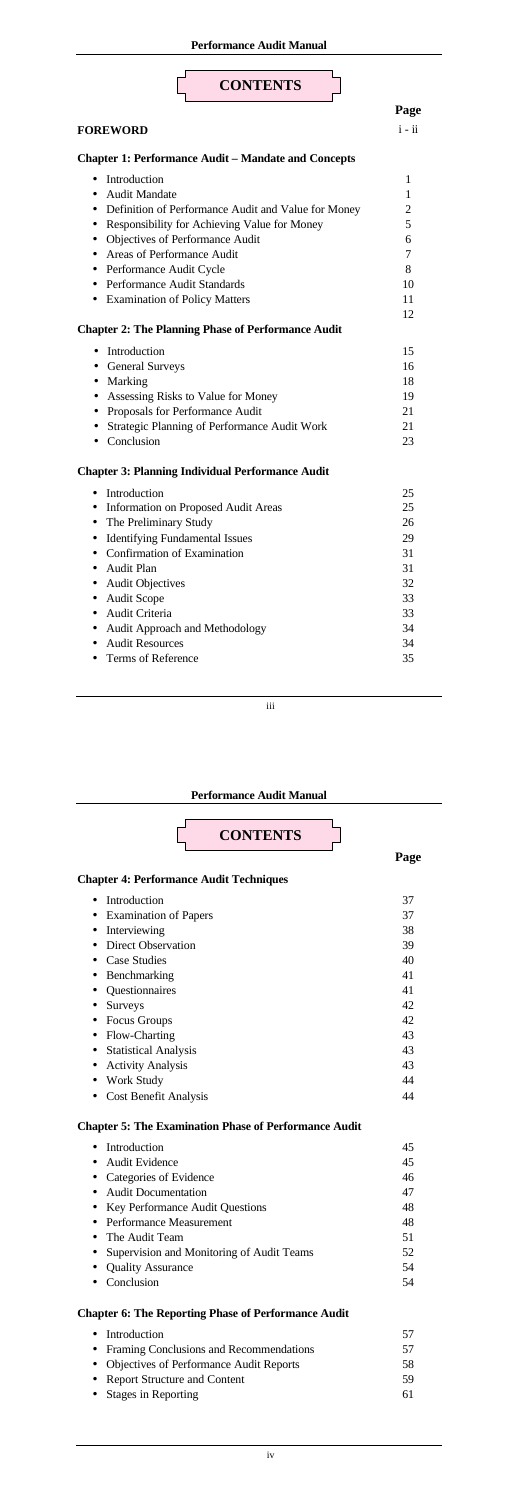**Performance Audit Manual**

v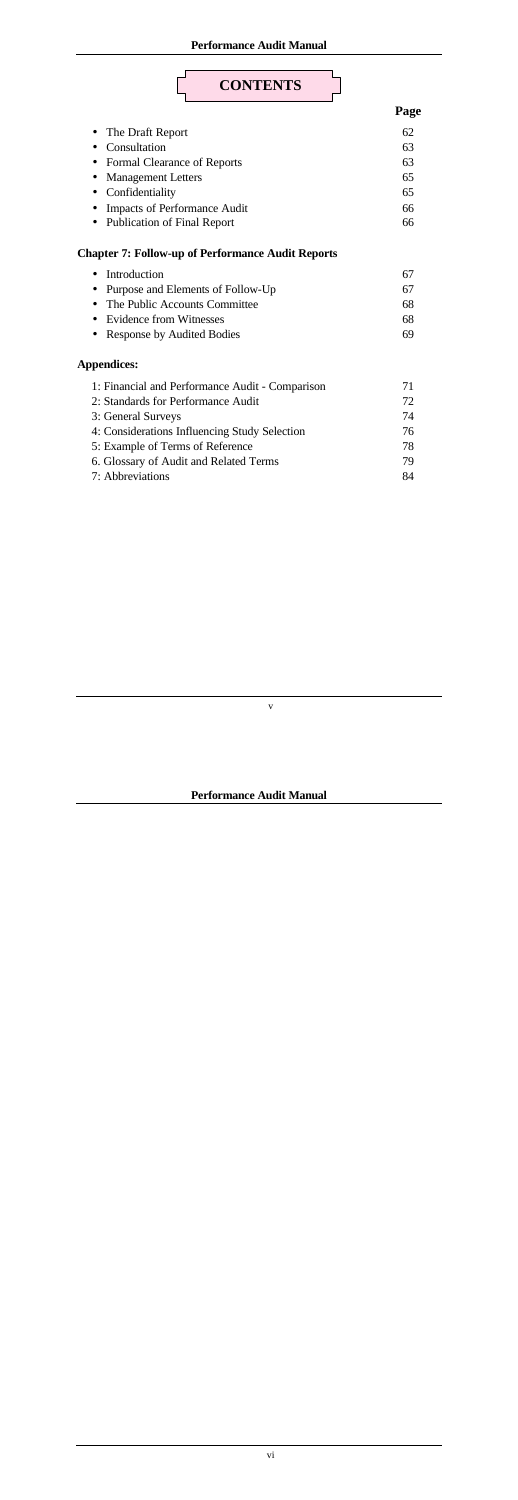# <span id="page-3-0"></span>**Chapter 1: Performance Audit – Mandate and Concepts**

## **Introduction**

1.1 Statutory audit of government entities by the Supreme Audit Institution (SAI) in Bangladesh, the Office of the Comptroller and Auditor-General (C&AG), is concerned primarily about **accountability of these entities to Parliament** and ultimately to the taxpayer. This embraces not only financial and regularity audit but also the audit of **performance or value for money** (VFM). The main purpose of conducting performance audits is to provide Parliament with an independent evaluation of the economy, efficiency and effectiveness with which public resources have been used. Public entities have a responsibility to account properly for the resources used in discharging their functions.

## **Audit Mandate**

- 1.2 The C&AG is appointed by the President and is the Head of the Bangladesh Audit and Accounts Department. The authority of the C&AG to carry out all types of audits is derived from **Article 128 of the Constitution** of the People's Republic of Bangladesh. Article 128(1) of the Constitution and the Comptroller and Auditor-General (Additional Functions) Act, 1974 empower the C&AG to audit all public accounts of the Republic and, for that purpose, to have unrestricted access to all records, books, vouchers, documents or other items required for the audit. The C&AG is required to submit reports to the President, who shall cause them to be laid before Parliament in accordance with Article 132 of the Constitution.
- 1.3 Under Section 11 of the Comptroller and Auditor-General (Additional Functions) Act, 1974, the C&AG may make rules and give directions in respect of all matters pertaining to the audit of any accounts that he is required to audit. The Act also empowers the C&AG to inspect any government office that is responsible for the keeping of any accounts. The Government Auditing Standards, the Audit Code and Audit Manuals issued in 1999 and 2000 also encompassed performance audits in addition to financial and regularity audits.
- 1.4 In carrying out performance studies, the C&AG will take into account any proposals or suggestions made by the Public Accounts Committee (PAC). However, resource constraints on the C&AG may direct his attention to areas where the largest resources are involved and where VFM is judged to be most at risk. The nature and type of audit,

### **Performance Audit Manual**

including performance audit, are ultimately issues for the C&AG to decide, since he is constitutionally independent and not subject to the direction or control of any person or authority (Article 128(4) refers).

1.5 In summary, the Constitution of the People's Republic of Bangladesh gives the C&AG wide discretionary powers in deciding what, how and when to audit particular areas. This is taken to include performance audit.

## **Definition of Performance Audit and Value for Money**

- 1.6 Reference is frequently made to "**value for money audit**" and "**performance audit**" in relation to examinations of the use of resources by public sector organisations. Different terms are used in various parts of the world. Although performance audit can sometimes be interpreted as extending beyond clear VFM issues (to include, for example, quality and technical matters), the terms are used inter-changeably by many auditors. As in the Government Auditing Standards, the formal term **"performance audit**" has been adopted in this manual.
- 1.7 Although performance audit can be very wide-ranging, in broad terms, it can be applied to:
	- those activities involving a considerable level of resources
	- projects that are at risk of failing in their objectives
	- issues which are of concern to Parliament or the PAC.
- 1.8 Throughout this manual, where references are made to the PAC, these should be taken to apply in principle also to the Public Undertakings Committee.
- 1.9 The term "**entity**" is used in this manual to refer to any public sector organisation. Such organisations include ministries, departments, subordinate offices, statutory corporations, public enterprises, public financial institutions, autonomous bodies and local government institutions. These are all bodies for which the C&AG has audit responsibility.
- 1.10 It is important that any public sector organisation in Bangladesh should ensure that optimal VFM is achieved from the resources provided. The term "**value for money**" refers to the way in which resources (financial, human or physical) have been allocated and utilised by the entity.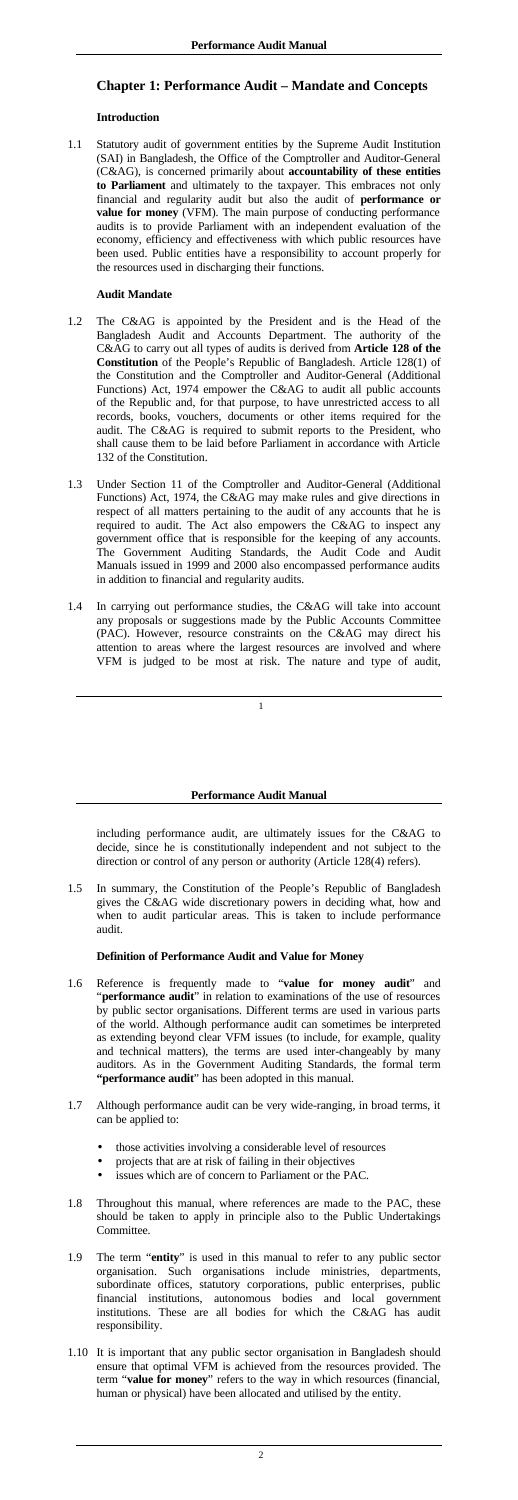1.11 For the purpose of this manual, the following definition has been used for **performance audit**:

> **A performance audit "is an objective and systematic examination of a public sector organisation's programme, activity, function or management systems and procedures to provide an assessment of whether the entity, in the pursuit of predetermined goals, has achieved economy, efficiency and effectiveness in the utilisation of its resources"**.

> *Source: Government Auditing Standards, Bangladesh, November 1999*.

1.12 Performance audit, therefore, involves an independent assessment of whether **economy, efficiency and effectiveness** have been achieved by the organisations concerned. These three key elements of VFM can be defined in various ways, as follows:

**Example**: Where standard items such as school or hospital supplies of a given quality are purchased at the best possible price.

**Example**: Cost of a vehicle in comparison with another model of similar quality.

## • **Economy**

Economy is concerned with minimising the cost of resources used (staff, materials and equipment) for an activity in the pursuit of its objectives and whether they are in accordance with sound administrative principles and practices and management policies. An economical organisation **acquires its input resources, of the appropriate quality and quantity, at the lowest cost**. In summary, economy means minimising the cost of resources used for an activity, having regard to quality i.e. **spending economically, whilst maintaining quality**.

**Example**: Efficiency has improved when the unit cost of teaching children or providing hospital treatment has been reduced over time; or where more children have been taught or hospital beds provided, without additional resources.

### **Performance Audit Manual**

### • **Efficiency**

**Example**: Where there has been an improvement in school examination results or where sickness rates have fallen as a result of medical care. **Example**: Whether the purchased item or service provided was "fit for purpose".

Efficiency is concerned with **the relationship between goods and services produced (the outputs) and the resources used to produce them (the inputs)**. An efficient entity produces the maximum output from any given set of inputs. Alternatively, it may require minimum inputs to achieve a given quantity and quality of output. This will be reflected in increased productivity and lower unit costs. In summary, efficiency means ensuring that maximum output

of goods and services has been gained from the resources used in their production i.e. **spending well**.

**Example**: Reduction in repairs and maintenance cost of equipment, for example, vehicles, computers or photocopiers, is a measure of efficiency.

#### • **Effectiveness**

Effectiveness is concerned with **achieving predetermined objectives** (specific planned achievements) or goals and with the **actual impact (the output achieved) compared with the intended impact (the objectives)**. Using a range of performance measures and indicators, it is possible to assess an entity's effectiveness. In summary, effectiveness means ensuring that the desired results, objectives, targets or policies have been successfully achieved i.e. **spending wisely**.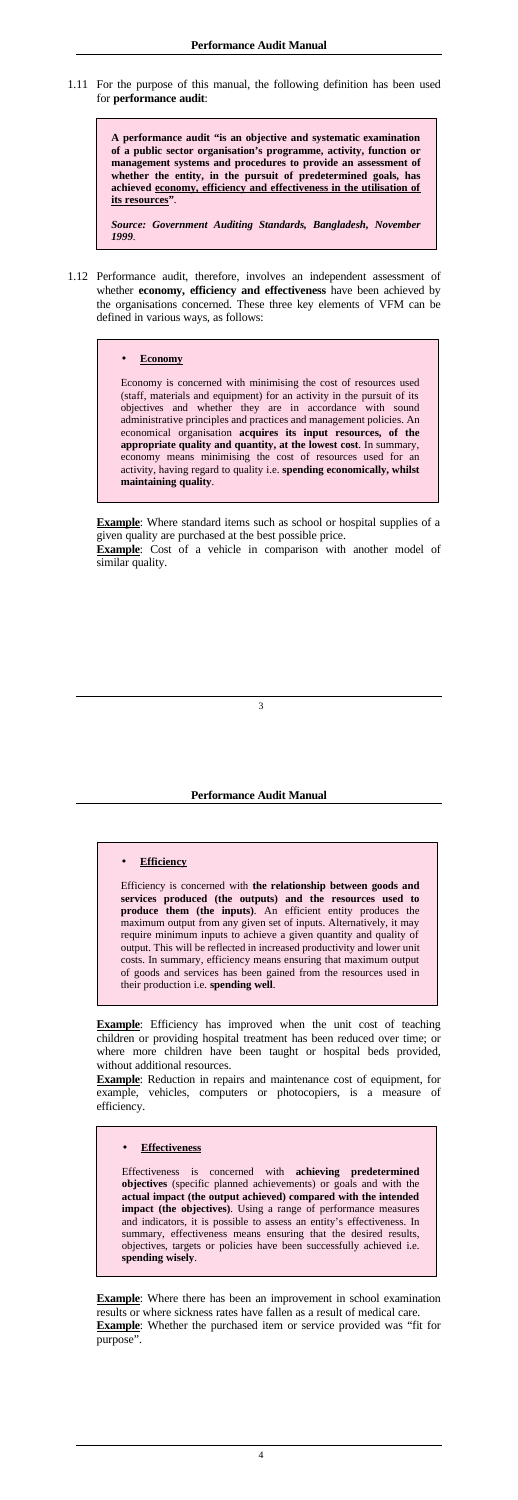<span id="page-5-0"></span>1.13 The following model illustrates the relationships between inputs, processes and outputs and between economy, efficiency and effectiveness:

# **Economy, Efficiency and Effectiveness**

1.14 In practice, the boundaries between economy, efficiency and effectiveness are seldom clear-cut. Examinations of VFM, therefore, normally pursue these various aspects of performance simultaneously as part of the same exercise.

**Example**: A **performance examination of a hospital building programme** might cover any or all of the following aspects:

- The tendering, contract and project control procedures to establish how far the hospital and associated facilities had been built to specification, on time and at lowest achievable cost or within approved cost limits (**economy**).
- Utilisation of facilities such as wards, beds, operating theatres and equipment; the mix of medical and administrative staff and their deployment; integration of services; maintenance arrangements; and management and resource allocation systems (**efficiency**).



### **Performance Audit Manual**

- Results in terms of, for example, reductions in patient waiting lists, increase in operations performed, improved diagnostic and treatment rates and (ultimately) improvements in health and quality of life and reduced mortality rates (**effectiveness**).
- 1.15 Measurement of effectiveness often has distinctive characteristics that require special care. There can be difficulties in defining objectives and in measuring the related performance. Audit effectiveness is frequently closely associated with matters of policy and other factors. This may pose particular problems in measuring performance or achievement, for example, in assessing such factors as "improvement in health, quality of life or educational achievement". The effect on health of, for example, a hospital building programme or improved equipment or additional nursing staff may be difficult to distinguish from the impact or influence of other external factors.
- 1.16 Performance audit differs from financial audit in that the former examines whether the entity has done the right thing and done so in the correct and least expensive way. It considers whether the entity has achieved its goals economically, efficiently and effectively in utilising its resources. Financial audit is concerned with examination of the transactions relating to expenditure and receipts and with the form and content of the accounts. A comparison of performance and financial audit is shown in **Appendix 1**.
- 1.17 In summary, the scope of performance audit should include an examination of an entity's economy, efficiency and effectiveness in the use of resources:
	- **Economy** is about minimising the cost of the input resources.
	- **Efficiency** is about the relationship between outputs produced (the goods and services) and the input resources used to produce them.
	- **Effectiveness** is about the extent to which an entity's predetermined objectives have been achieved.

## **Responsibility for Achieving Value for Money**

1.18 The achievement of economic, efficient and effective resource utilisation depends on the existence of good management controls. **Responsibility for establishing the best arrangements and achieving optimum VFM rests with the management of the entity concerned**.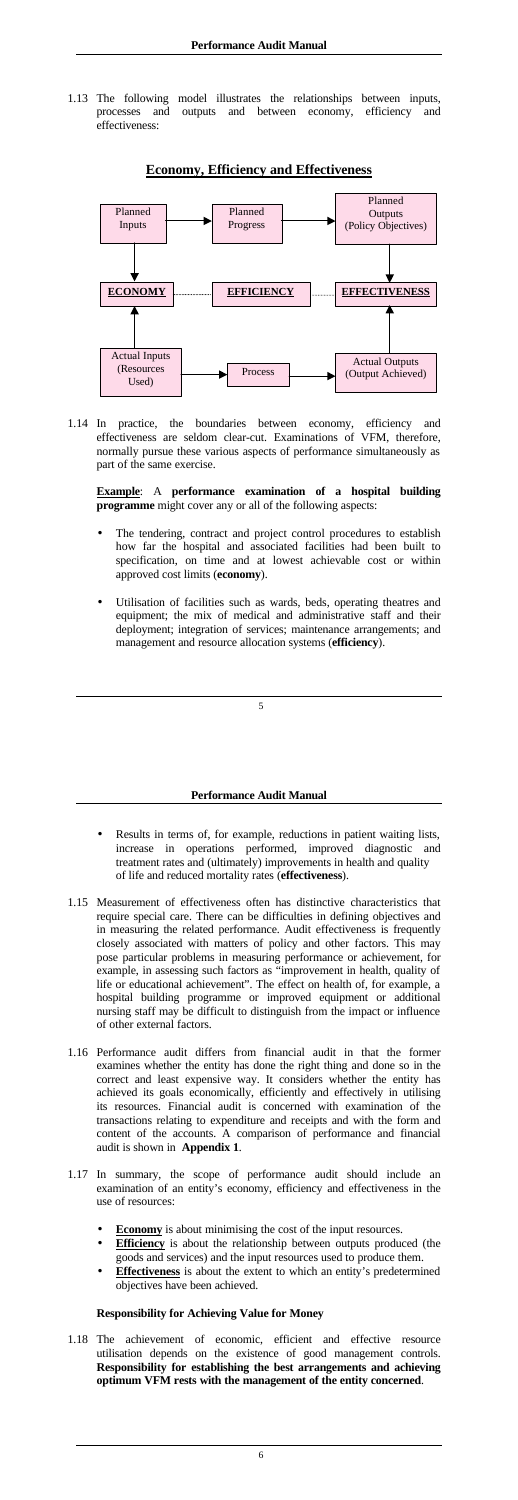- <span id="page-6-0"></span>1.19 In general terms, **management controls** include policies and procedures for:
	- planning, organising, directing and controlling programme operations
	- confirming that resource use is consistent with legislation and regulations
	- safeguarding resources against waste, loss and misuse
	- measuring, monitoring and reporting on the entity's performance
	- ensuring that a programme or activity meets its objectives
	- ensuring that valid and reliable data are obtained, maintained and disclosed accurately in annual reports and other documents.
- 1.20 The auditor's role is to provide independent verified information that management has the proper arrangements in place and that they are effective. Independent, SAI auditors who are not involved in the day-today management of the resources are, therefore, ideally placed to carry out performance audits. However, auditors should be careful not to undertake the responsibility of management.

### **Objectives of Performance Audit**

- Reducing costs or expenditure, resulting in financial savings
- Improving efficiency
- Strengthening or enhancing management and administrative or organisational processes
- Improving the quality of services provided
- Achieving the body's aims and objectives more cost-effectively
- Developing policy
- Creating awareness of the need for good accountability and transparency in the use of resources.
- 1.21 **The primary objective of performance audit is to provide Parliament with independent information, assurance and opinion about economy, efficiency and effectiveness (in effect, value for money) in major fields of revenue, expenditure and the management of resources**. Independent performance reviews can indicate whether, in using its resources to achieve organisational goals, the entity's management has achieved or realised its policies, principles or standards economically, efficiently and effectively. By this means, stakeholders, policymakers decision-makers and the general public are provided with information on improving public accountability.
- 1.22 A secondary objective of performance audit is **to identify ways of improving value for money** and to encourage and assist audited bodies to take the necessary action to improve systems and controls.
- 1.23 The approach adopted in performance audit, therefore, involves the examination and evaluation of arrangements for securing **good value for money** within entities that are in receipt of public funds. The audit will also aim to expose serious waste, extravagance or other examples of **poor performance**. The auditor's role is to evaluate how far and how

### **Performance Audit Manual**

well the management of resources is being discharged by the organisation concerned.

1.24 Performance audit assists government by contributing through the following impacts:

|           | <b>Impacts of Performance Audit</b> |
|-----------|-------------------------------------|
| $\bullet$ | Increasing income                   |

### **Areas of Performance Audit**

- 1.25 **Performance reviews** can be used to cover all types of management activities. They can cover all types of projects, activities and programmes. They can also be applied to particular sectors or they may be government-wide. They can be input-based (concerned with the cost of resources used in relation to outputs); system-based (concerned with staffing, organisational structure or procedures in an entity); or outputbased (concerned with effectiveness). It is, however, possible to divide performance audit examinations into **four broad categories**:
	- (1) **Selective examinations.**

**These audits involve the examination of possible serious waste and extravagance, improper expenditure, inefficiency, ineffectiveness or weaknesses in control or non-compliance with laws and regulations**. These are largely confined to assessing whether criticism of the entity is justified, examining causes for deficiencies or weaknesses and considering action taken or needed to introduce improvements.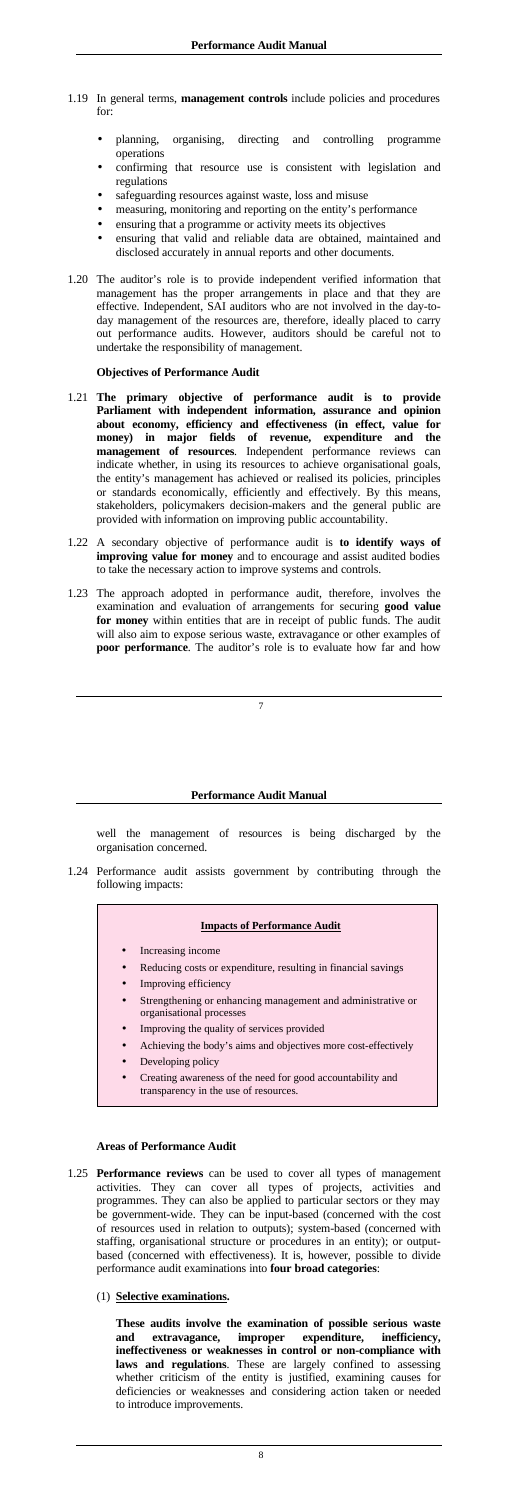<span id="page-7-0"></span>**Example**: Finding out why a building project overran its costs or timetable or failed to meet the requirements for which it was designed and developed; and how far the lessons learnt are being applied to future projects.

**Example**: Examination of the criteria used when selecting sites for development projects.

### (2) **Major broad-based examinations.**

**Example**: Examination of the grant arrangements for controlling pollution in rivers.

**Example**: An evaluation of a scheme under which the supplier of electricity helps customers to use electricity more efficiently.

**Such audits may cover an audited entity as a whole or important activities, projects or programmes within the entity**. They are designed to lead to balanced reports giving assurance in major areas where arrangements are found to be satisfactory and no criticism is justified, as well as drawing attention to material weaknesses in control or achievement and their consequences.

**Example**: Areas of "good housekeeping" such as procurement, maintenance of buildings or equipment and operation of transport fleets.

**Example**: Examination of stores, inventory control systems and the relevant records.

**Example**: Examining the implementation and outcomes of the various schemes that form the Government's programme for reducing or alleviating poverty.

**Example**: An examination of the management of office space of a particular organisation to ensure the lowest possible running costs, the best use of existing accommodation and to keep the need for additional space as low as possible.

#### (3) **Major reviews of standard managerial operations.**

These reviews may cover common procedures, systems or established good practice.

#### (4) **Smaller-scale examinations.**

These are not normally expected to lead to a report to be submitted to Parliament but are directed towards producing useful

#### **Performance Audit Manual**

improvements in VFM, strengthening systems and encouraging cost-consciousness.

1.26 The general aim of a performance audit programme is to secure a variety of examinations and reports, covering areas of major expenditure and receipts in each of the first three categories mentioned above. Some examinations pursue matters within a single department, while more broad-based studies follow up a particular subject or function, for example, investment appraisal and procedures for building maintenance, across a number of different ministries or public sector organisations.

## **Performance Audit Cycle**

1.27 A structured approach should be adopted to performance audit work. The elements in each performance audit study can be grouped into three major phases, namely **planning, examination and reporting**. These elements are described in the following chapters of this manual. The **performance audit cycle** can be summarised as follows:

## **Key Stages in the Performance Audit Cycle**

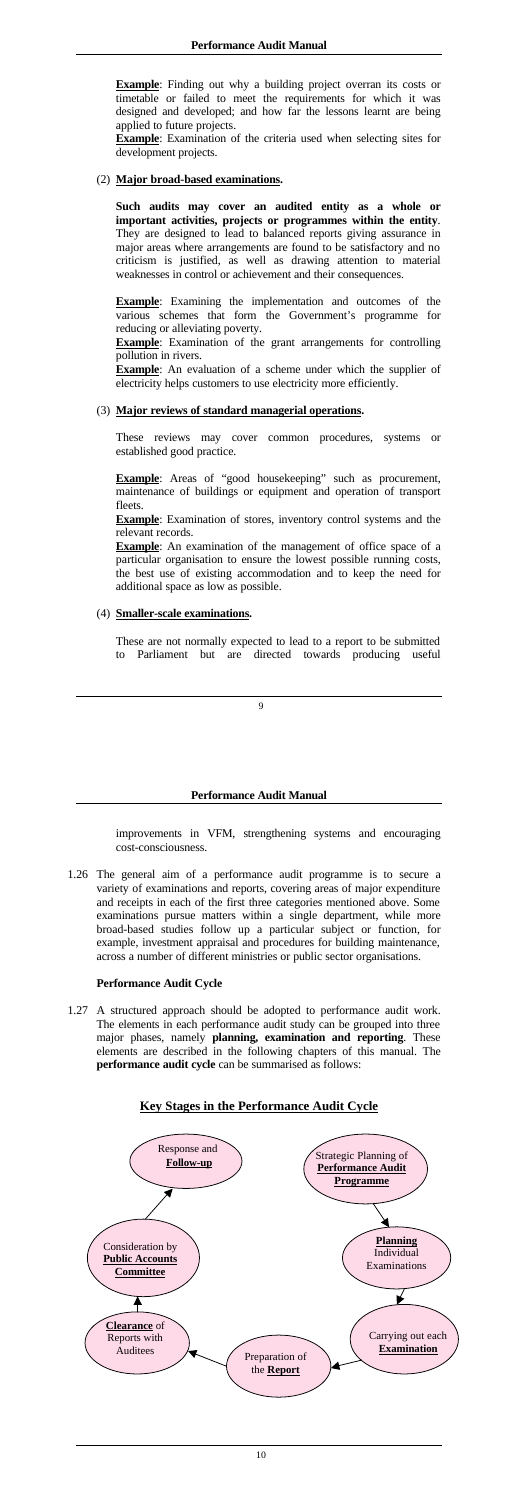<span id="page-8-0"></span>1.28 The main steps in a typical performance audit are as follows:

| <b>Steps in Performance Audit</b>                                                                                                                       |  |  |
|---------------------------------------------------------------------------------------------------------------------------------------------------------|--|--|
| General surveys and updating (marking) of potential study<br>areas in order to obtain up-to-date knowledge and<br>understanding of the entity concerned |  |  |
| Planning and preparation of a performance audit strategy<br>and decisions on the areas to be examined, taking account of<br>high risk areas             |  |  |
| Preliminary studies and planning individual performance<br>$\bullet$<br>audits, including confirmation of the terms of reference for<br>specific audits |  |  |
| Conducting the full performance audit examination,<br>involving detailed fact-finding, research and analysis of the<br>area under review                |  |  |
| Preparation of reports resulting from the audits<br>$\bullet$                                                                                           |  |  |
| Agreeing the findings and clearance of the reports with the<br>auditee organisations                                                                    |  |  |
| Finalising and publishing of the reports and their<br>presentation to Parliament through the President                                                  |  |  |
| Consideration by the PAC, examination of witnesses and<br>preparation of a PAC report                                                                   |  |  |
| Review of follow-up to the reports of PAC and the C&AG.                                                                                                 |  |  |

#### **Performance Audit Standards**

- 1.29 SAI auditors of public entities in Bangladesh must meet the **Government Auditing Standards** in conducting their performance audits. These standards are issued under the authority of Article 128 of the Constitution and the Comptroller and Auditor General (Additional Functions) Act, 1974. A summary of the general standards and those in relation to fieldwork (planning and conducting the audit) and reporting on performance audits is included as **Appendix 2** to this manual.
- 1.30 The standards indicate that **audit criteria** should be developed for each line of enquiry in performance audit. Auditors need a means of measuring the performance of the areas subject to audit. The audit criteria should be:

- **Relevant:** criteria that contribute to making observations and reaching conclusions against the audit objectives
- Reliable: criteria that result in consistent conclusions when used by different auditors in similar circumstances
- Neutral: criteria that are free from bias
- **Understandable**: criteria that are clearly stated and not subject to different interpretations
- - **Complete**: i.e. all the criteria which could affect the observations and conclusions are identified and used.
- 1.31 It is essential to establish suitable criteria for performance measurement when planning an audit. Criteria are reasonable and attainable standards of performance against which an auditee will be measured. Without suitable and acceptable criteria determined in advance, much effort could be wasted, conclusions may be difficult to reach and obtaining clearance from the auditee may be prolonged.
- 1.32 The standards stress the importance of independence and professional competence of staff; exercising due care; proper planning and supervision; reasonableness of criteria; sufficiency, reliability and relevance of evidence to support conclusions; and fairness and completeness in reporting. These essential audit objectives should be applied rigorously to all performance audit work.

### **Performance Audit Manual**

## **Examination of Policy Matters**

- 1.33 In pursuing public accountability, it is sometimes said that auditors should not be concerned with matters of policy. Whilst it is true that they do not normally question the merits of policies which have been decided by Parliament, they can examine whether and to what extent the objectives of policies have been achieved.
- 1.34 The constraints on audit examinations involving the merits of policy objectives affect particularly, though not exclusively, **examinations of effectiveness**. In this area the C&AG's audits of VFM are concerned with matters such as: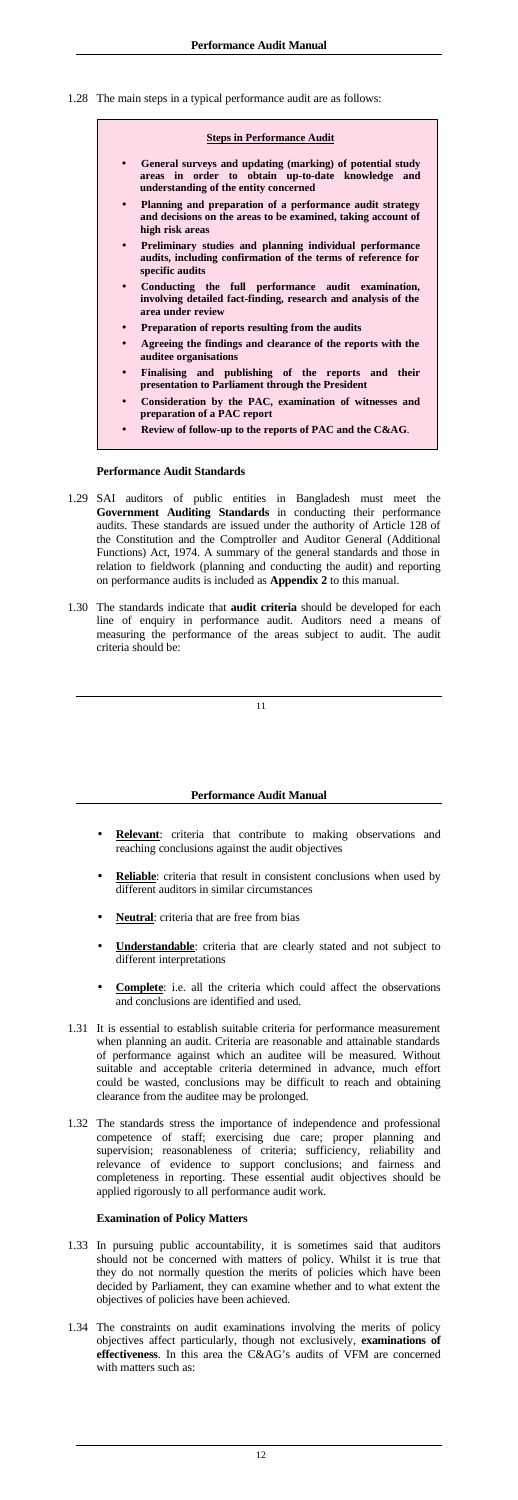- the accuracy, reliability and completeness of the information provided for determining policy objectives and deciding on the means of pursuing them
- the clarity with which policy objectives have been defined and communicated to those responsible for implementing them
- the appropriateness and consistency of lower level operational aims, targets and priorities
- the management information systems and other arrangements for monitoring results and achievement against objectives, and taking any necessary action
- directly assessing the economy, efficiency and effectiveness with which objectives are being pursued and achieved.
- 1.35 In practice, therefore, auditors will need to enquire into policy objectives and the basis on which decisions were taken. This will provide a firm start to the examination of the pursuit of those objectives through the various programmes and projects.

**Performance Audit Manual**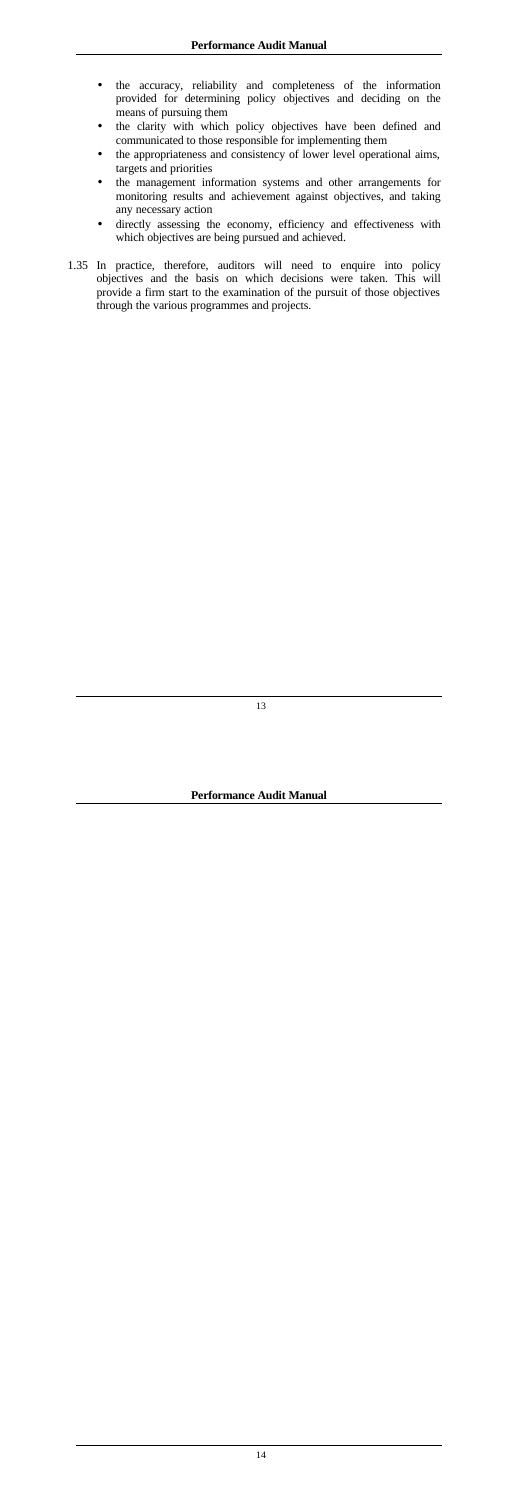# <span id="page-10-0"></span>**Chapter 2 – The Planning Phase of Performance Audit**

## **Introduction**

- 2.3 This Chapter covers **strategic planning** in relation to the performance audit work of the Office of the C&AG as a whole. The strategic plan represents a policy statement from which shorter-term performance audit plans can be prepared. It should be updated periodically to reflect changing needs and circumstances.
- 2.4 The aim of strategic planning is to determine the future programme of performance audit work and the priorities and resources required to carry it out. Strategic plans look ahead for at least three years to identify longer-term options and they may include more detailed study proposals for the shorter term. The plans involve procedures for identifying, prioritising and selecting possible areas for performance examinations. They should be reviewed and updated as necessary. Operational plans are concerned with the approach to be taken to specific studies.
- 2.5 **Proper strategic planning of performance audit** is essential to ensure that:
	- an effective performance audit programme is in place
- 2.1 A **performance audit programme** needs to be thoroughly planned if it is to be effective. Planning is the means by which potential performance or VFM examinations are identified, prioritised, selected and included in an overall programme of work. The planning process leads to appropriate decisions on the nature, extent and timing of the performance audit work to be undertaken. The programme of performance audits should be incorporated into the strategic plan for the C&AG's Office as a whole.
- 2.2 It is helpful to adopt a structured approach to performance audit, whilst still allowing flexibility in approaching the fieldwork, timing and priority given to particular studies. The main phases in any performance audit are **planning the audit**, **carrying out the examination** and **reporting the results**. The Government's field standards for auditing in relation to planning performance audits (**Appendix 2** refers) state that:

*"All audit work should be adequately planned"*.

### **Performance Audit Manual**

- the audit programme is comprehensive and well planned
- priorities are adequately determined
- resources are allocated cost-effectively to areas with the greatest potential impact
- monitoring arrangements are in place to review progress on delivering the agreed audit programme
- individual studies are carried out as effectively as possible.

## 2.6 There are **four main stages in performance audit planning**:

- **General survey work** to review fields of activity in order to develop a performance audit component for the C&AG's strategic plan for his Office.
- **Marking -** keeping general surveys up-to-date by regular monitoring.
- **Strategic planning** preparing a strategic plan, together with annual updates
- **Performance audit programme** assembling a programme for the Office as a whole, including making arrangements for the carrying out of each individual audit and the monitoring of progress. Planning individual audits is considered in **Chapter 3** of this manual.

### **General Surveys**

- 2.7 As stated in the Government Auditing Standards, it is important that the auditor understands the entity that may eventually be the subject of audit. Sufficient knowledge of the entire audit field is required in order to judge whether there is the potential for improvements in performance. As part of their normal audit contacts, auditors will have built up considerable accumulated knowledge about the organisations in which they work. In addition, further information is required on which to base an audit programme. This can be obtained through periodic on-going examinations of the audit field, perhaps every five years. This is described as **general survey work**. The information can then be kept up-to-date by "marking" (paragraphs 2.12 to 2.15 refer).
- 2.8 **General surveys** may cover a whole entity, a group of related activities or particular major projects or programmes of expenditure or receipts. The general survey is aimed at providing an understanding of the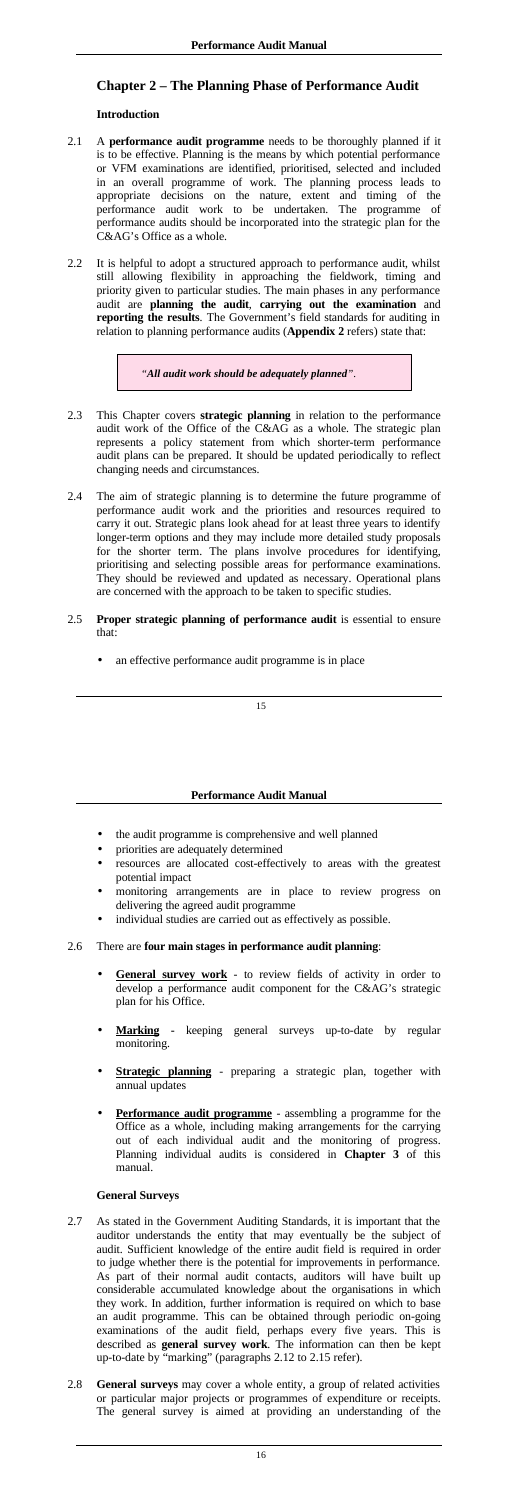<span id="page-11-0"></span>organisation's objectives, its main activities and the level and nature of resources used in carrying out its functions. Information is assembled and evaluated on the background, objectives, activities, plans, resources, procedures and controls in the entities or areas concerned. The aim is to:

- identify and review those areas absorbing a significant level of resources
- identify potential risks to achieving good VFM
- highlight areas for continuing audit attention
- propose areas or subjects for inclusion in the performance audit programme.
- 2.9 Much of the information for general survey work can be obtained through normal day-to-day work and contact with the public sector organisations in Bangladesh. Information on progress of projects may be obtained from Implementation, Monitoring and Evaluation Division (IMED) of the Ministry of Planning. The planning cell of the line ministry or the organisation may provide such information. Initial information may also be gathered from the internal control unit of the auditee entity. Separate investigative work may, however, be required from time to time to obtain more detailed information. This is required to provide a basis for identifying potential areas for performance audit.
- 2.10 The information gathered and assessments made during general survey work are recorded in **working folders** for reference when making proposals for inclusion in the performance audit strategy. It is not necessary to repeat detailed material that is readily available in source documents but such material should nevertheless be available for reference.
- 2.11 **Appendix 3** summarises the information required and the approach to general survey work. This can act as a checklist of the required background information, covering the following:

- Background environment and information on the entity
- Significant legislative authorities
- Objectives of auditee entity
- Organisational arrangements
- Accountability relationships
- Activities carried out
- Nature and level of resources used
- Procedures and control systems in place
- Other relevant information or evidence.

### **Performance Audit Manual**

#### **Coverage of General Surveys**

## **Marking**

- 2.12 The information and analysis from general survey work must be kept up-to-date by regular monitoring to take account of changing circumstances if it is to be of value in drawing up a performance audit programme. A process of "**marking**" is used for this purpose. It allows changes and new developments to be reflected in planning the performance audit strategy. Particular note should be taken of those areas identified from general surveys as requiring special attention.
- 2.13 Marking can be carried out by referring to a wide range of information that may be available on the activities of the entity. This includes financial estimates, accounts, annual reports, annual development programmes, project proforma, project concept papers, IMED reports, records of debates or announcements, policy proposals, Parliamentary references and recommendations of the PAC.
- 2.14 Auditors need to be alert to any opportunities for prospective VFM work and where there is **risk to VFM**. During the marking or monitoring process, auditors, therefore, need to follow a scheme, as shown below, so that their knowledge of the entity is up-to-date.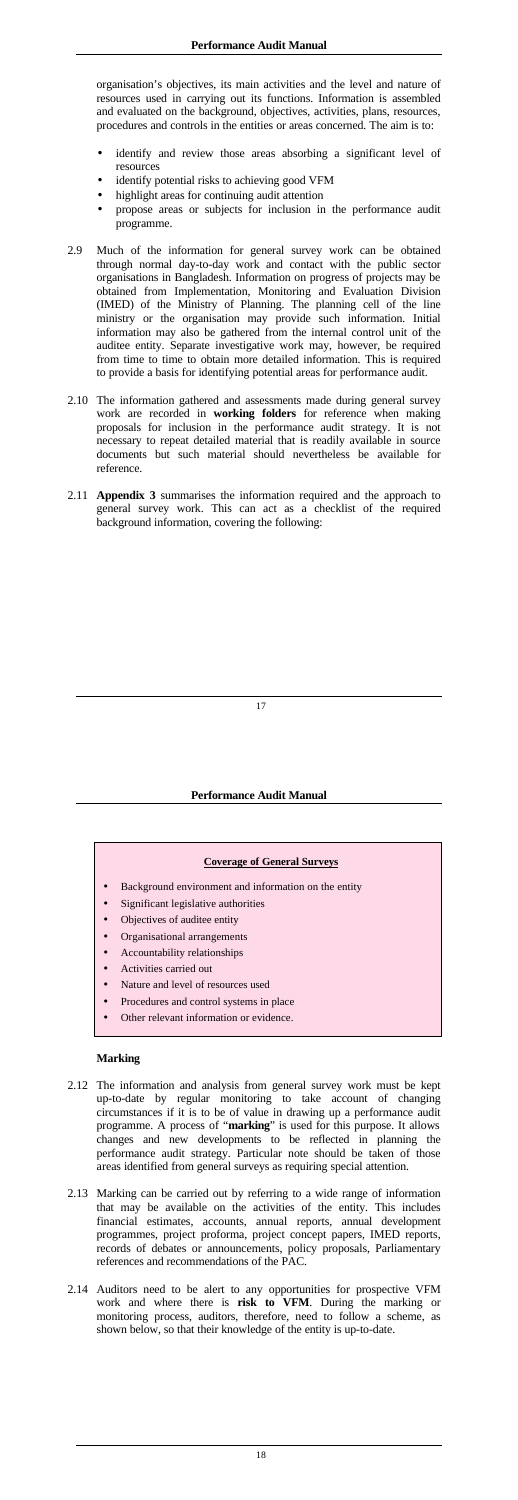#### **Marking Scheme**

- <span id="page-12-0"></span>Be familiar with the policy objectives, operational objectives and main activities, working methods and problems of the prospective auditee entity
- Keep abreast of changes in policy, significant developments and projects
- Monitor outputs from financial control and management information systems
- Establish reasons for any changes in income and expenditure trends
- Identify signs of serious waste, extravagance or inefficiency
- Identify signs of under-assessment or under-realisation of revenue
- Inform the C&AG of any developments that should be taken into account in finalising a performance audit programme.
- 2.15 The marking scheme above can be used as a checklist to ensure that all important information is reviewed and used to update the information from the general surveys.

### **Assessing Risks to Value for Money**

**Identified risk** – evidence that an activity is not, or may not be, achieving good VFM. Many organisations in Bangladesh may suffer from such risks, which can arise from weaknesses in systems of control or management practices.

**Examples**: Areas at risk may be found in government sponsored poverty alleviation programmes, social service activities, road maintenance projects and rehabilitation projects. They may have been identified through the general survey or marking work or by staff with experience and audit knowledge of the area concerned.

**Inherent risk of poor VFM** – certain types of operation, which by their nature, run a risk of poor VFM.

- 2.16 An important aspect of both general survey and marking work is an examination of the **risks to VFM**. Risk assessment helps to evaluate priorities and to decide between different possibilities for inclusion in a performance audit strategy or programme. In carrying out a **risk assessment**, auditors should:
	- identify areas, operations and activities susceptible to poor VFM (that is, poor allocation and utilisation of resources)
	- identify specific risks
	- establish VFM control and management information systems
	- assess degree of risk in terms of likelihood, frequency, significance, extent or consequence
	- arrange the potential audit areas in an order of ranking.
- 2.17 **Risk factors** to be taken into account in planning a programme of performance audit include the following:

### **Performance Audit Manual**

**Examples**: These include areas such as large individual projects, functions where there has been rapid expansion, large procurements and complex programmes.

- 2.18 In addition, the following factors should also be taken into account:
	- Materiality In general terms, a matter may be judged material if knowledge of it would be likely to influence the user of the financial statements or the performance audit report. Materiality is generally considered in terms of value i.e. the amount of money involved in relation to the whole. The inherent nature or characteristics of an item or group of items may also render a matter material.
	- **Auditability** the activity cost and output must be capable of being discreetly identified and audited, with clear accountability for its management. Reliable information on the area should be available and in an auditable form.
	- **Balance** the selection of areas or topics should result in a balanced programme that ensures coverage of all the important areas in the audit field over a reasonable timescale.

**Examples** of a spread of areas to cover could be:

- town protection embankment projects
- ♦ irrigation projects in the coastal areas
- ♦ improving street children's environment project
- afforestation project
- rural social services project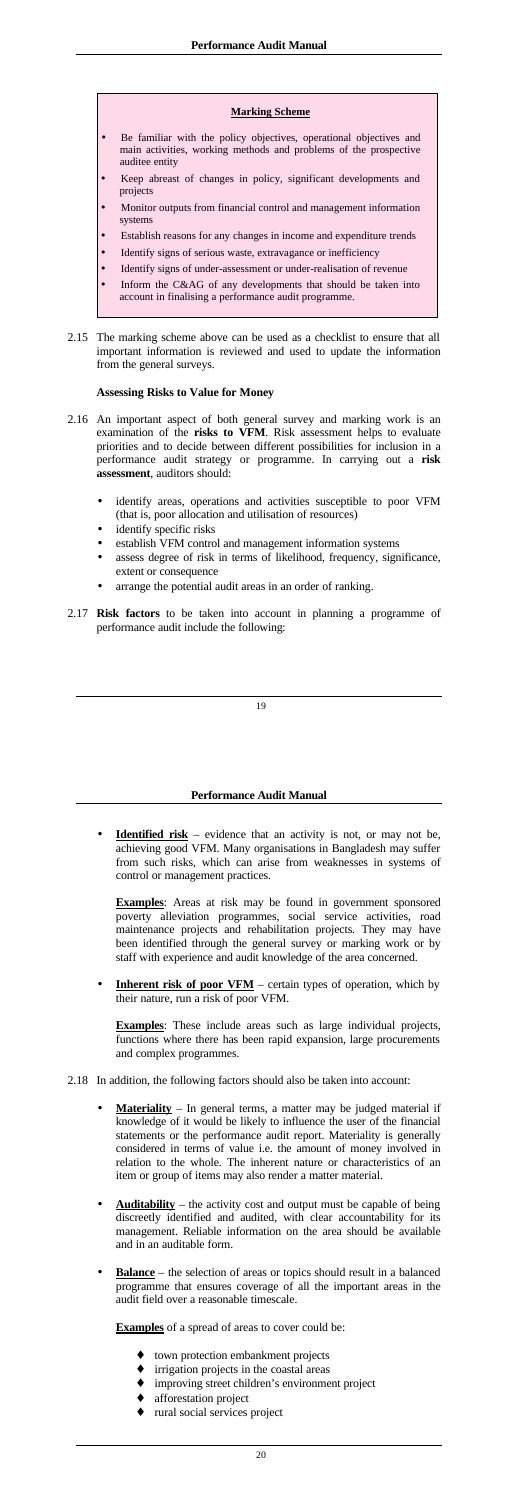- population education in schools
- mass literacy programme.
- <span id="page-13-0"></span>2.19 All of these factors should be taken into account in assessing the opportunities for carrying out performance audit work and in narrowing down the possible areas for examination. They will almost certainly include areas where there is possible waste and poor overall performance.

### **Proposals for Performance Audit**

2.20 Apart from special cases, potential areas for performance audit may already have been identified through the general survey and marking work. A more detailed list of considerations influencing study selection is shown in **Appendix 4** and a summary checklist is shown below.

#### **Choosing Performance Audit Topics - Checklist**

- **Materiality**, including the budget or scale of expenditure in the area proposed for audit
- **Auditability** and availability of sufficient management and financial information, including performance indicators or measures
- **Timeliness**
- Potential impact and scope for improvement (such as reduction in costs or increase in revenue)
- **Evidence of weakness** in financial control and assessed risk to VFM
- **Previous PAC recommendations** and level of public interest
- **Balance** of the overall programme of performance audits
- **General significance**.

### **Strategic Planning of Performance Audit Work**

2.21 The **aim of strategic planning** is to determine the future programme of performance audit work and the relative priorities of various projects, together with the staff and other resources needed to carry out the programme for the Office as a whole. This will be based on the proposed audit topics that have been submitted for inclusion in the strategic plans. The plan should ensure that it reflects proper priorities and a balanced and varied programme. It must also be capable of being carried out by the available staff resources. The likely demands on the

#### **Performance Audit Manual**

prospective auditee entities should also be taken into account when deciding on audit areas. Strategic plans look forward for three to five years but detailed proposals need only be made for the early part of the period.

- 2.22 The strategic plans covering performance audit should be updated regularly and should aim to:
	- ensure that the programme coverage broadly reflects the full extent of audit risk across all the areas for which the C&AG is responsible
	- establish an adequate cycle of performance audit coverage
	- deliver a range of performance studies to time, quality and within agreed budgets
	- specify targets for full examinations and clearance with the audited entities
	- achieve savings, if possible.
- 2.23 It is clearly not possible to include every area identified and choices will have to be made. The following are often fruitful areas for performance audit: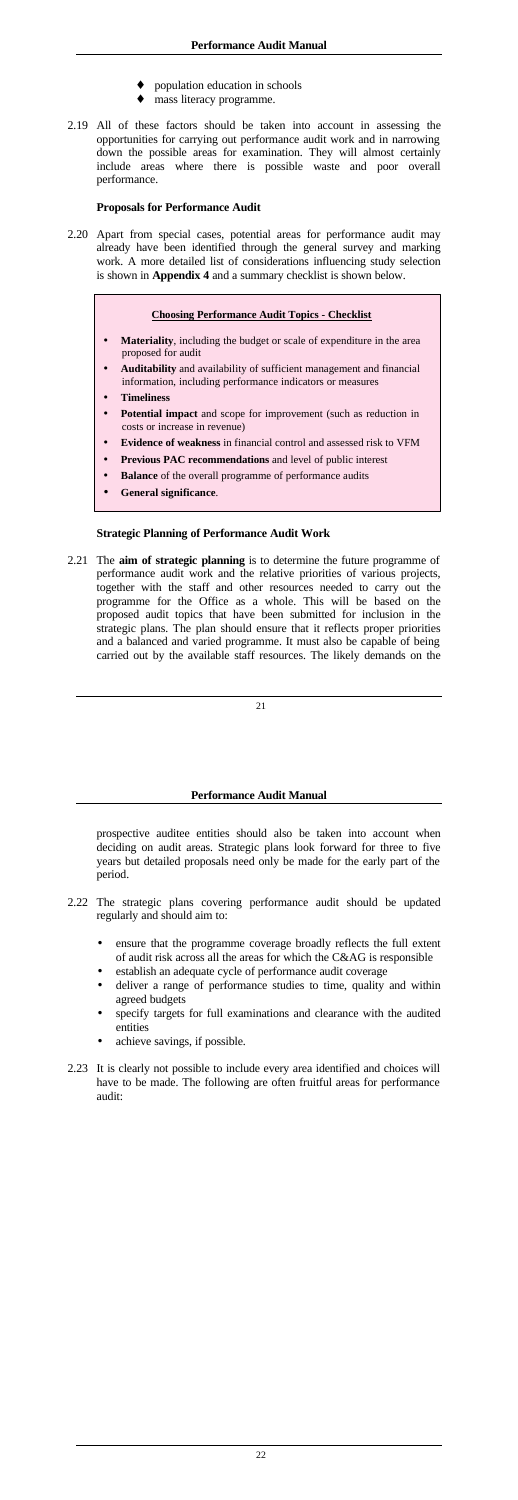<span id="page-14-0"></span>

| <b>Potential Performance Audit Areas</b>                               |                                                                                                                                                                                            |  |
|------------------------------------------------------------------------|--------------------------------------------------------------------------------------------------------------------------------------------------------------------------------------------|--|
| <b>Type of Activity</b>                                                | <b>Possible Improvements</b>                                                                                                                                                               |  |
| Procurement or<br>purchasing arrangements                              | Purchasing goods and services more<br>cost-effectively                                                                                                                                     |  |
| Stores management                                                      | Improved procedures resulting<br>in<br>reduced stockholding and reduced losses                                                                                                             |  |
| Support services,<br>including telephones and<br>electricity           | Obtaining services at better prices,<br>managing facilities better and identifying<br>scope for reducing consumption                                                                       |  |
| Estates and asset<br>management, including<br>vehicles, buildings etc. | Making better use of land, buildings,<br>vehicles, equipment or accommodation.<br>The latter will allow increased capacity<br>or release of accommodation for other<br>use or for disposal |  |
| Management of major<br>capital projects                                | Improved procedures allowing contracts<br>be completed within cost<br>$\mathsf{to}$<br>and<br>timescale                                                                                    |  |
| Utilisation and<br>deployment of<br>manpower                           | Increased productivity and<br>reduced<br>staffing overheads                                                                                                                                |  |

2.24 Once the strategic planning process has been completed and decisions taken by the C&AG on the highest priority areas for audit, Heads of the organisations and the concerned Principal Accounting Officers (PAOs) should be informed of the provisional audit topics. It would be helpful to establish a formal nominated contact person within each body to be audited with whom the C&AG's auditors could liaise. The most senior finance officer in the auditee entity could perform this role.

## **Conclusion**

2.25 Strategic planning is an important phase in developing the performance audit programme for the Office as a whole. Planning is necessary to determine the objectives and scope of the work programme and to assess the resource needs to carry it through within a given timeframe. At the end of the strategic planning phase, the C&AG will have reached

#### **Performance Audit Manual**

decisions on potential candidates for performance audit in the longer term, with other more likely areas in the year immediately ahead.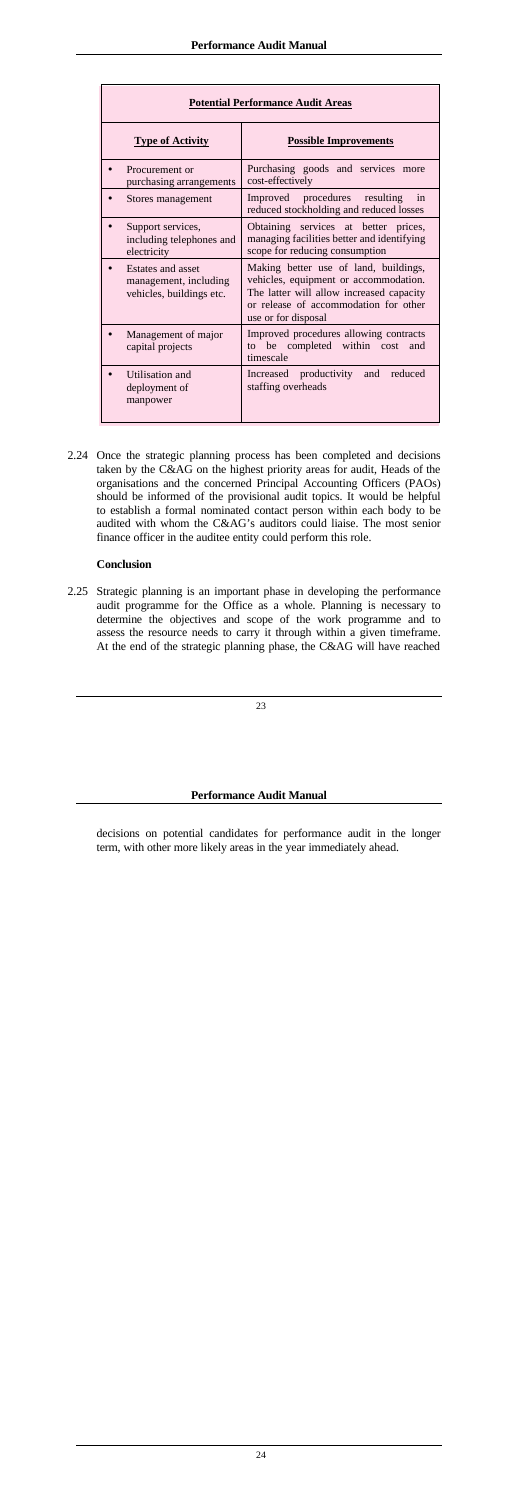# <span id="page-15-0"></span>**Chapter 3 – Planning Individual Performance Audit**

## **Introduction**

3.1 Planning the approach to individual performance audits is essential prior to starting the fieldwork. Within the programme of audits included in the strategic plan, auditors will need to concentrate on those likely to be included in the work programme for the year ahead. Audit teams should acquire a comprehensive knowledge of the topic or area that is to be audited. Study proposals for the early part of the strategic planning period should be supported with more detailed information as they are soon likely to be confirmed as audit areas.

## **Information on Proposed Audit Areas**

3.2 The information required for these areas is shown below.

## **Information on Study Proposals - Checklist**

- **Background information on the proposed audit area**
- **Main policy objectives and instruments for implementation (can be obtained from various policy documents and strategic plans)**
- **Any Parliamentary interest or previous audit involvement**
- **An assessment of the risks to achieving VFM**
- **Proposed scope of the study and main issues to be addressed**
- **Whether there are any other examinations proposed in the same area or which might overlap**
- **The proposed methodology (the approach and techniques to be used) and sources of evidence**
- **Expected impacts of the study in terms of savings or improvements**
- **Staffing requirements and cost to carry out the study**
- **The proposed timing of the study**.

### **Performance Audit Manual**

- 3.3 Relevant information may be obtained from the following sources:
	- The relevant Act of Parliament, Ordinance or Executive Order
	- The entity's mission statement, annual reports, conference reports and minutes of Board meetings
	- Previous audit reports, reviews, evaluation and inquiries into the activities of the entity
	- The budget estimate
	- Discussion with management, employees and stakeholders
	-
	- The entity's policy files and government policy decisions published in gazettes.
- 3.4 Other external sources may also contribute to the auditor's repository of information. The following may be consulted:
	- Studies by government, professional or interest groups
	- Information held by sister entities
	- Research held by academics or research organisations e.g. research conducted by the Bangladesh Institute of Development Studies on the Micro-Credit Programme of the Government Agencies.
	- Similar works undertaken by other government agencies and nongovernment organisations
	- Media coverage.
- 3.5 When considering whether proposals for performance audit should be retained in the audit programme, there should be a realistic prospect of producing a worthwhile report at the conclusion of the study. The availability of audit staff is limited and their time should not be spent on nugatory or non-productive work. It is clearly not possible to examine every area identified and choices will have to be made.

# **The Preliminary Study**

- 3.6 The first stage in obtaining a sound understanding of the prospective audit area is through a **preliminary study.** This can be used to confirm whether or not the full study is still justified in the area identified during the strategic planning stage. If the audit is to continue, the preliminary study should state how the work should proceed. It should recommend precise objectives and tasks for the full examination.
- 3.7 The aim of the preliminary study is to carry forward the assessment made at the earlier general survey, marking and planning stages. Its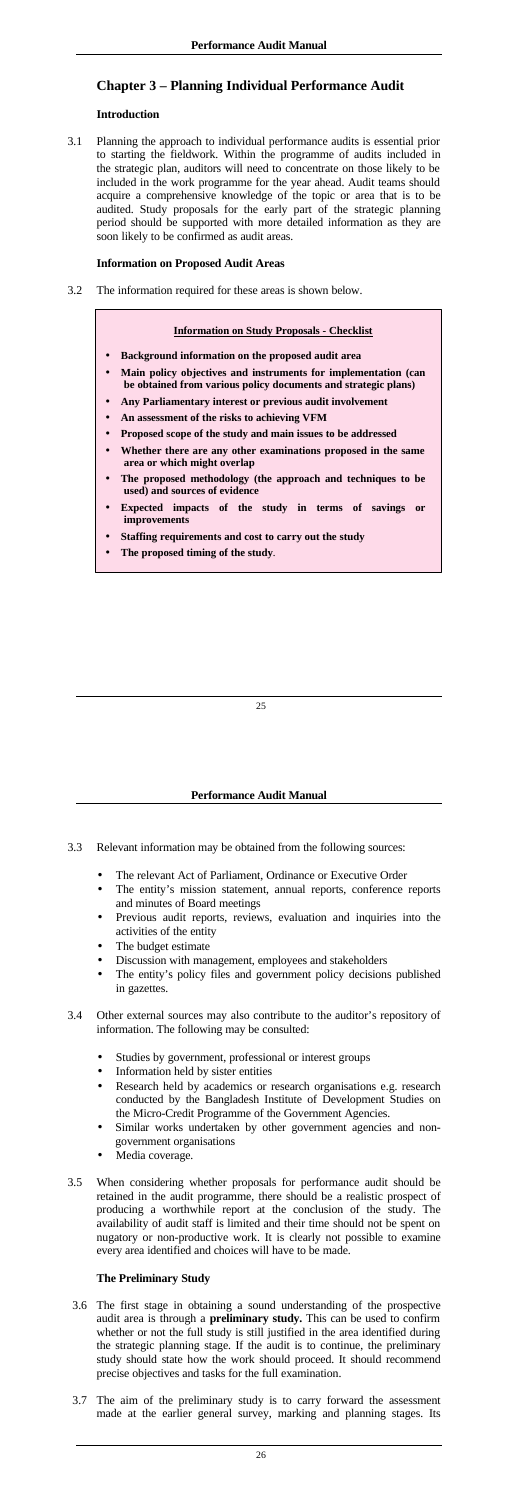purpose is to determine whether a more detailed examination is still justified and should proceed. This should be clearly distinguished from the full, in-depth study that will follow at a later stage.

- The **fundamental VFM issues** to be examined and included in the planning document for the full study
- The nature, extent and availability of audit evidence required and how it will be collected
- The approach and techniques which will be used to analyse the data
- The timing of the various stages of the full review
- The resources required in terms of staffing input (both auditing and supervisory) and skills
- The format in which the findings and results of analysis should be reported.
- 3.10 Once the preliminary study is under way, it may become apparent that the scope for a full examination is limited or that significant benefits are unlikely to be achieved. Reasons for reaching such a conclusion may include the following:
	- The topic has been overtaken by events or is being duplicated by other studies or projects
	- The investigation is impracticable
	- The data essential to the study is insufficient, unreliable or incorrect
	- Other factors influencing the results could not be defined
- 3.8 The preliminary study should be kept as brief as possible but should be sufficiently thorough to enable a decision on the full study to be taken. It must have adequate, relevant and reliable evidence to support the conclusions reached.
- 3.9 The fieldwork involves examination and analysis of the entity's papers, local and foreign visits as necessary and discussions with appropriate staff in the auditee organisation. Assistance and advice from experts may also be required where the study involves a professional area, such as hospital services. The duration of the preliminary study will depend on the circumstances and complexity of the area being considered but should normally last for only a few weeks. The preliminary study should address the points shown below.

## **Points to Identify in Preliminary Study**

- The audited organisation has already taken action to address any problems
- Audit staff with the required expertise and skills are not available
- The scope for added value from the study seems limited.
- 3.11 By using the preliminary study, the auditor is able to cover all aspects of the organisation, activity, programmes and systems in order to acquire a working knowledge of the entity, as shown in the illustrative list below (this is not exhaustive):

- ♦ Its history and location
- Its legal requirements
- The entity's charter, objectives, obligations and policies
- An organogram (organisational chart) and its management
- ♦ Its budgetary allocations and expenditure levels
- Travel and equipment expenditure
- Number of employees
- Type of examination to be made

- ♦ Background and factors influencing the activity
- The type of activity
- ♦ Its location
- Persons responsible for the activity
- Policies pertaining to the activity
- Specific procedures for accomplishing the activity

- ♦ Its purpose and objectives
- Cost and duration of programme
- The inter-relationships between entities responsible for the programme
- Bolicies and procedures for accomplishing the programme
- Administrative regulations related to the programme

### **Performance Audit Manual**

### **Preliminary Study – Information Required**

#### • **For an organisation or entity:**

#### • **For an activity:**

#### • **For a programme:**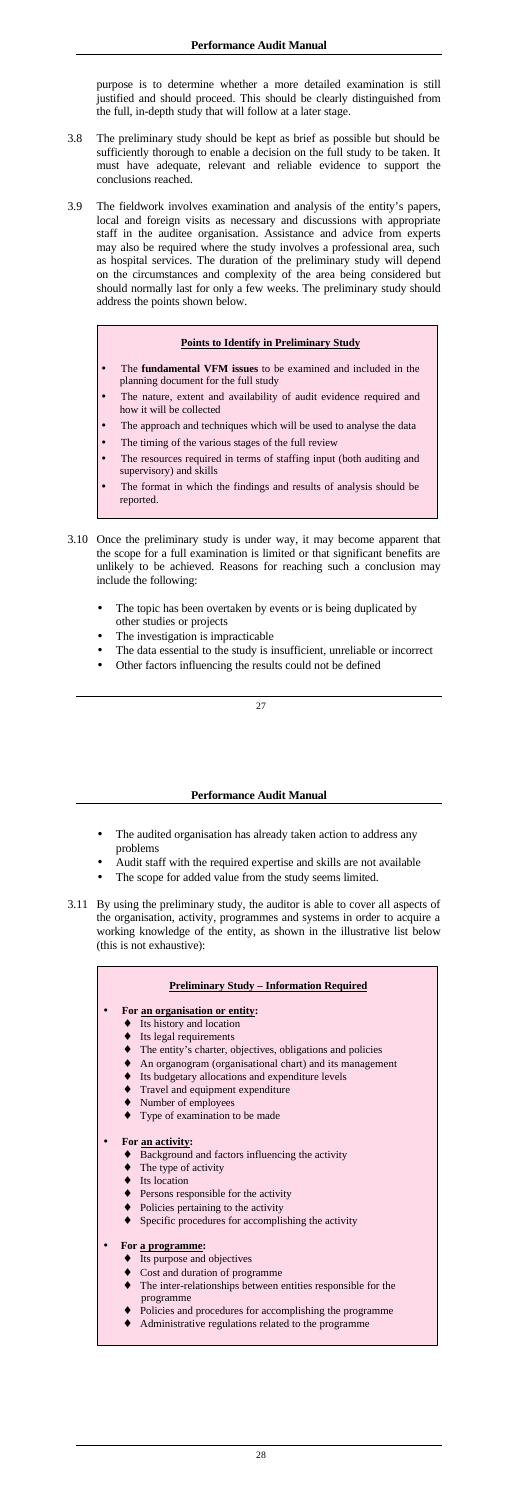## <span id="page-17-0"></span>**Identifying Fundamental Issues**

3.12 The preliminary study should identify, as far as possible, **the fundamental VFM issues** which are to be examined in the full study. The auditor should draw up a checklist of points to be pursued. The following questions should be addressed:

## **Questions on Fundamental Issues**

- What are the objectives that the organisation is expected to achieve?
- How well and how far have these been achieved?
- At what cost?
- **Have the objectives been achieved economically (spending less), efficiently (spending well) and effectively (spending wisely)?**
- If not, what explanations are given by the organisation?
- What are the areas of weakness in the organisation perceived by management?
- 3.13 These are the **basic VFM questions** that any performance review should address if it is to reach sound conclusions on the use of resources. Reports are likely to be more effective if the number of such issues is confined to the limited number of crucial VFM questions set out above.
- 3.14 The issues identified should be clear and specific. The following questions will help in **identifying fundamental issues**:

### **Performance Audit Manual**

| <b>Identifying Fundamental Issues</b> |                                                                                                               |  |
|---------------------------------------|---------------------------------------------------------------------------------------------------------------|--|
| <b>Authority?</b>                     | Does the activity have specific authority under<br>relevant legislation or regulations?                       |  |
| Need?                                 | Is there a need for public expenditure or resources<br>to be used on this activity?                           |  |
| Alternatives?                         | Has consideration been given to alternative means<br>of meeting the need? Was the best alternative<br>chosen? |  |
| Method?                               | Have activities been planned, organised and<br>implemented in an acceptable way?                              |  |
| Standard?                             | requirements or<br>Were the<br>specifications<br>appropriate, at the right level and are they being<br>met?   |  |
| <b>Timeliness?</b>                    | Did matters proceed at the appropriate rate,<br>avoiding delay and unnecessary costs?                         |  |
| Controls?                             | Are there adequate controls to ensure<br>the<br>achievement of satisfactory VFM?                              |  |
| Cost?                                 | Were resources used economically<br>and<br>efficiently?                                                       |  |
| Recovery?                             | Were receipts or returns optimised?                                                                           |  |
| Achievement?                          | Were the intended objectives properly defined<br>and communicated? Were they achieved?                        |  |
| <b>Implications?</b>                  | <b>VFM</b><br>Were there any other significant<br>implications of the activity concerned?                     |  |

3.15 One particular point to be applied by the auditor during the preliminary study refers to the **Audit Standard on compliance with laws and regulations** (**Appendix 2** refers). The standard states that:

> *"The auditor should design audit steps to provide reasonable assurance of detecting acts that may be non-compliant with laws and regulations that are significant to audit objectives. The auditor also should be alert to situations or transactions that could be indicative of illegal acts"*.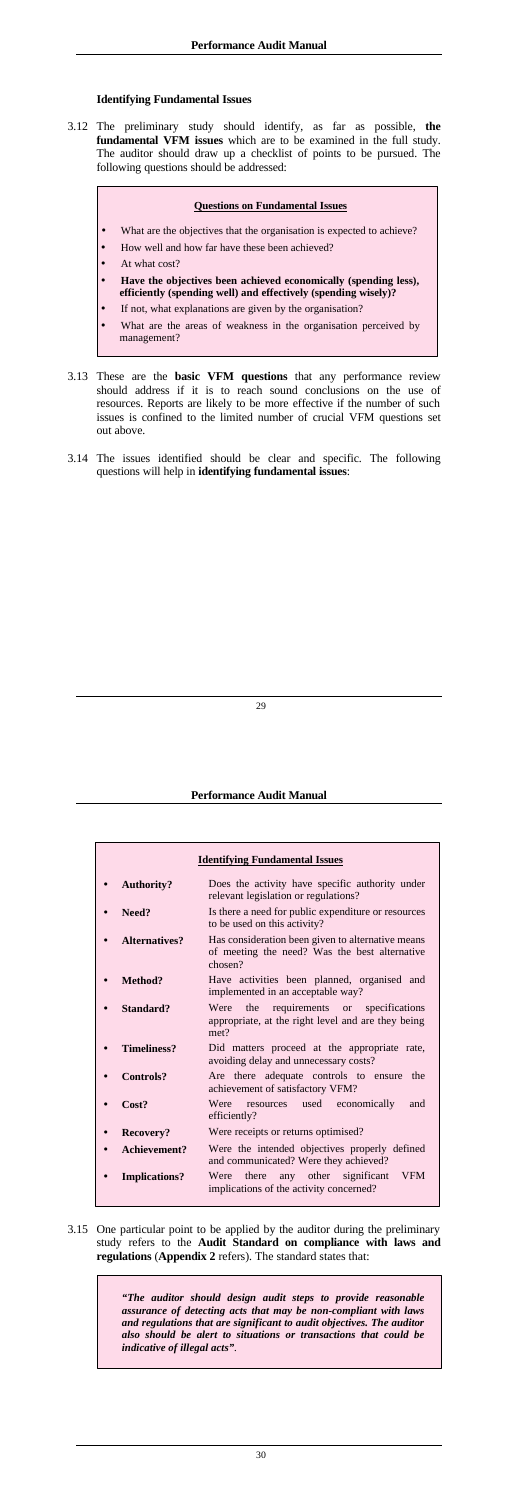## <span id="page-18-0"></span>**Confirmation of Examination**

- 3.16 The main factors influencing the **final choice of areas for performance audit** were summarised in paragraph 2.20. It is important to keep the audited body fully aware of progress on the proposed study and, if possible and appropriate, to take its views into account. The organisation should understand, however, that it is entirely a matter for the concerned audit authority whether or not to proceed with the study. In reaching the final decision, the authority may, therefore, consider the following, in addition to the points included in paragraph 2.20:
	- The extent of the risks to good VFM, or evidence of poor VFM, in the proposed area and the importance and significance of the VFM issues identified
	- Whether sufficient sound audit evidence is likely to be available and obtainable in support of any conclusions or recommendations
	- The likely impact of the full study on achieving improved VFM and added value
	- The prospects of producing a robust report which would assist the PAC in its further investigations
	- The cost of the study and the skills available to carry it through.
- 3.17 On the basis of the preliminary study report, a decision is then taken, by the C&AG, or a designated officer, on whether to confirm that the full examination should continue. If the decision is to proceed with a full study, specific objectives should be defined and plans drawn up for the timing of the examination, together with the estimated staffing requirements to carry it out. The supervision and management arrangements for the full study should also be clearly spelt out. These should include provision for specific progress and monitoring meetings throughout the examination.

### **Audit Plan**

3.18 The aim of the audit is to answer the questions that have been identified and set out in the preliminary study report. As stated in the Government Auditing Standards, a **written audit plan** should be prepared for each proposed audit. This audit plan should be prepared by the respective audit team, in consultation with higher authority. It should meet the required standard and in effect will become the terms of reference for the audit examination. The written audit plan should cover the following:

### **Performance Audit Manual**

|           | <b>Audit Plan - Coverage</b>                                                                                                   |
|-----------|--------------------------------------------------------------------------------------------------------------------------------|
| $\bullet$ | The audit objectives                                                                                                           |
| $\bullet$ | The audit scope, major considerations and the rationale for the<br>scoping decisions, reasons for any limitations to the scope |
|           | The audit criteria and their sources                                                                                           |
| $\bullet$ | Description of the planned audit approach and methodology                                                                      |
|           | Identification of audit staff and external consultants, including                                                              |

- **their qualifications and special knowledge or skills**
- **The estimated cost of the audit (staff hours and other costs)**
- **The timing, the key milestones and the main control points**.

# **Audit Objectives**

- 3.19 **Audit objectives** for each study should be carefully considered and expressed as precisely as possible so that the auditor can reach a conclusion against each objective. They should identify the audit subjects together with the performance aspects to be examined, for example, the economy, efficiency and effectiveness in the selected entity. The potential findings and reporting elements that the auditor expects to develop should also be identified.
- 3.20 Audit objectives are normally expressed in terms of what **questions the audit is expected to answer about the performance of an activity**, such as results achieved, or the economy or efficiency of resource utilisation. They must be defined in a way that will allow the audit team, at the end of the audit, to reach conclusions against each of the objectives.
- 3.21 An example of such an audit objective would be "to assess the efficiency of a given activity". In this example, the efficiency criteria applicable to the activity are identified and agreed with the auditee and the auditor can reach a conclusion based on the evidence collected. In other cases, the objective of the audit could be "to review the management of the facilities". The result of this study is more for information purposes and a conclusion may be more difficult to reach.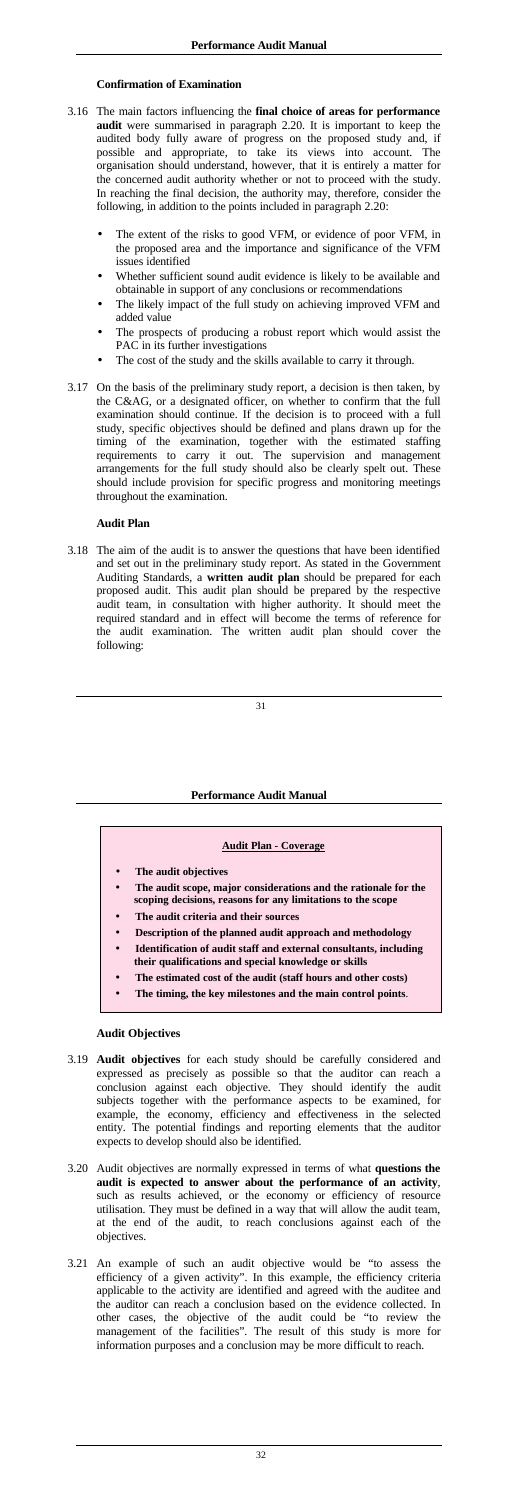## <span id="page-19-0"></span>**Audit Scope**

- 3.22 The **audit scope** refers to the framework, boundary, limit, subject and nature of the audit. In the early strategic planning stages, the audit is usually defined in very broad terms. Scoping the individual study involves narrowing the audit down to a relatively few matters of significance that relate to the audit objective. It describes the parts or functions of the entity that are subject to the audit in addition to the time period covered by the audit. It must also be within the capacity and capability of the audit resources available.
- 3.23 There are three underlying **principles in establishing the scope of the audit**:
	- (1) **Relevance to the mandate**: Auditors should determine whether the issues selected for audit are within the mandate of the C&AG. Policy matters are normally excluded.
	- (2) **Matters of significance**: Audits should focus on significant issues that are likely to add value and be of interest to Parliament. Answers to the following questions will help in identifying matters of significance:
		- Does the subject have an important impact on results?
		- Is it an area of high risk?
		- Does it involve material amounts?
		- Is it an area of visibility or of current concern?
		- Is it of interest to Parliament and the public?
		- Will it result in improved performance, accountability or value for money?
	- (3) **Auditability**: Auditability relates to the ability of the audit team to carry out the audit in accordance with the required professional standards. The team must possess, or be able to acquire, the required expertise to carry out the examination successfully.

## **Audit Criteria**

3.24 Audits must have **suitable criteria or performance measures** that focus the audit and provide a basis for developing observations. Auditors need a means of measuring or judging the performance of the matters subject to audit. The standards used for this purpose are referred to as **audit criteria**. They are reasonable and attainable standards of performance and control against which compliance, adequacy of

### **Performance Audit Manual**

systems and practices and the economy, efficiency and effectiveness of operations can be evaluated and assessed.

- 3.25 Primary **sources of audit criteria** include the controls, standards, measures, results, commitments and targets adopted by the entity itself or imposed by legislative bodies. The auditor should review these criteria to assess their relevance to the audit to ensure that they are reasonable and complete. Where the entity's own measures are found to be suitable, they can be adopted as audit criteria.
- 3.26 Where the entity does not have well-established standards for measuring performance, acceptable criteria may be obtained from the law, regulations, standards developed by professional bodies and from the performance data of other similar organisations.
- 3.27 Further information on **audit criteria** is included in paragraphs 1.29 to 1.32 of this manual and information on **performance measurement** in paragraphs 5.15 to 5.25.

## **Audit Approach and Methodology**

- 3.28 The approach and methodology comprise the **techniques that will be used** by the auditor in gathering evidence and conducting the analysis. Examples of gathering evidence include review of the entity's documentation and files, reports and studies, conducting surveys, field visits to project sites and interviews with entity staff or other experts. Analytical methods include statistical sampling, year-to-year comparisons, trend analysis and comparisons with other similar entities.
- 3.29 Further information on **audit techniques** that can be used in performance audit are included in **Chapter 4** of this manual.

#### **Audit Resources**

3.30 An **adequate number of audit staff and supervisors** with **appropriate skills, knowledge and experience** should be assigned to each individual audit. Consultants can be used, as necessary, when in-house skills are not available or are insufficient. Adequate other resources need to be made available, for example, for travel to allow the team to carry out the audit properly. The audit team is considered further in paragraphs 5.26 to 5.28.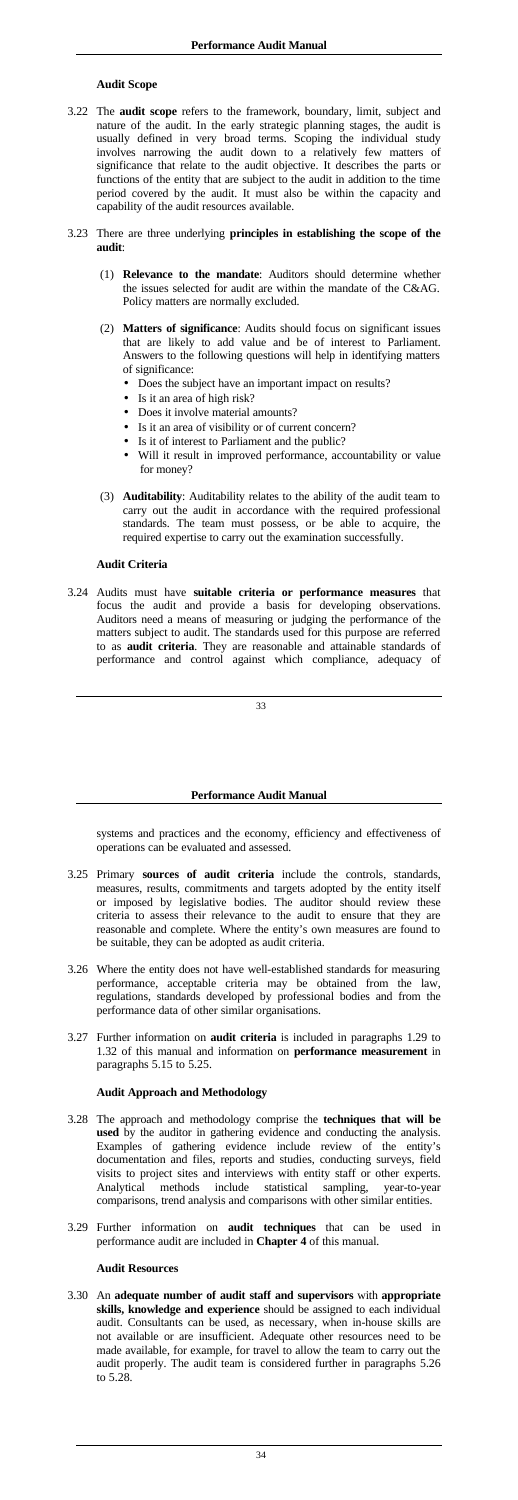## <span id="page-20-0"></span>**Terms of Reference**

3.31 The drawing up of detailed **terms of reference,** including the **audit objectives,** are essential at the beginning of any examination. These can be discussed with the organisation to be audited and, if possible, its commitment obtained prior to the commencement of the full study. Where consensus on the terms of reference can be achieved with the auditee body, the audit is more likely to have a successful impact. The terms of reference should be based upon the outcome of the preliminary study and the written audit plan and should include the points outlined below. **Appendix 5** shows an example of the terms of reference for a performance audit examination.

### **Contents of Terms of Reference**

- **Background** to the area or entity selected for review
- The **objectives of the performance audit**. Usually expressed in terms of what questions the audit hopes to answer about the performance of an activity, such as results achieved or the economy or efficiency of resource utilisation. They should be expressed as precisely as possible so that the auditor can reach a conclusion against each objective
- **Scope, boundaries or coverage** of the examination, including major considerations
- Details of **the audit approach** e.g. tasks to be carried out, assignment of responsibilities, together with the methodology to be employed and the consultation arrangements
- **Timetable** for the phases of the examination, together with target dates
- Proposed **resource inputs** by the Office of the C&AG, including named personnel at specific grades and any special skills or knowledge required
- **Reporting format and procedure**, including timing of expected outputs
- **Estimated cost** of the audit (both staffing and other costs)
- Potential benefits to the audited organisation
- **Planned outputs from the examination,** usually an audit report or guidance on good practice.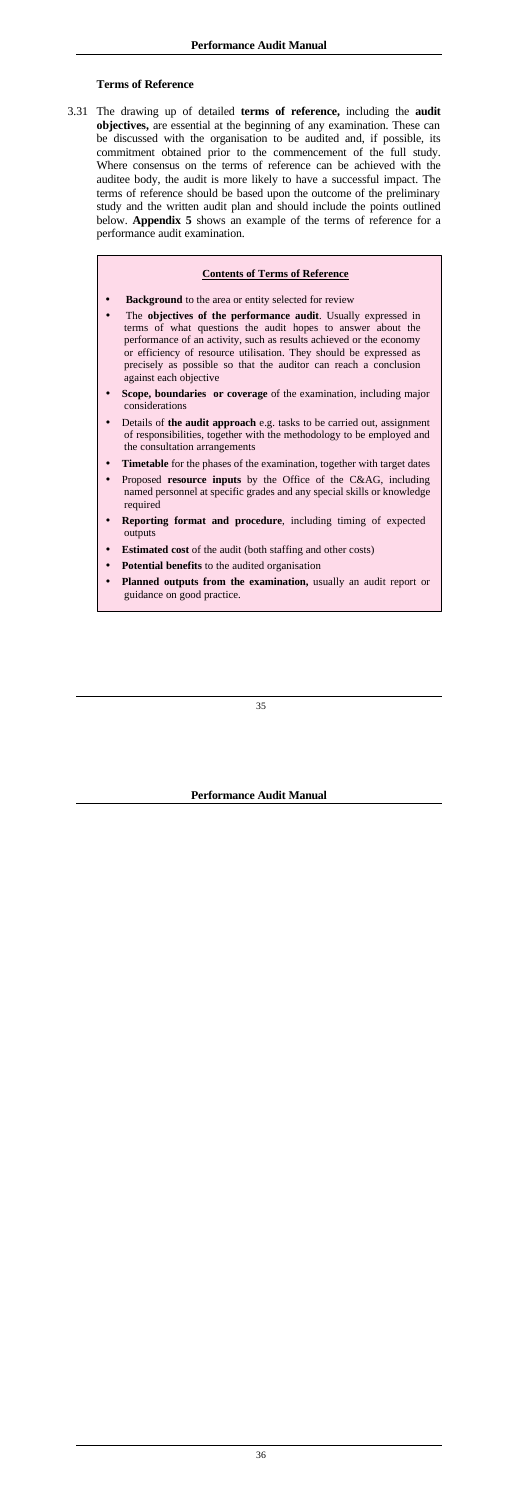# **Chapter 4 – Performance Audit Techniques**

#### **Introduction**

- 4.1 In carrying out performance audits, there are a number of tools and techniques available from many disciplines that can be used. The chosen techniques should be those most suitable for the needs and circumstances of the particular audit.
- 4.2 Some of the techniques which auditors can use in obtaining and analysing performance audit evidence include the following:
	- **Examination of papers**
	- **Interviewing**
	- **Direct observation**
	- **Benchmarking**
	- **Case studies**
	- **Questionnaires**
- **Surveys**
- **Focus groups**
- **Flow charting**
- **Statistical analysis**
- **Work study**
- **Cost benefit analysis**

#### **Examination of Papers**

- 4.3 **Written material** is an important source of audit evidence and is a major component of most studies. Auditors should look, among other things, for the following:
	- **Annual reports**
		- **Financial statements**
		- **Project documents**
		- **Correspondence**
	- **Memoranda**
- **Minutes**
- **Reports**
- **Directions to staff**
- **Internal audit reports**
- 4.4 The main source of **documentary evidence** is through the examination and perusal of the files and papers in the audited entity. The collection of evidence from papers needs to be orderly and aimed at obtaining information that supports the findings of the review. Other file information and papers can be summarised and recorded in the working paper files. The auditor must ensure that all relevant files and papers are made available to him.

#### **Performance Audit Manual**

4.5 Important, significant or controversial documents should be photocopied for retention and their source recorded, so that the contesting of evidence based on an examination of written material can be avoided.

## **Interviewing**

4.6 **Interviews and enquiries with staff** in the audited body are the main means of collecting **testimonial evidence** (that is, evidence based on interviews and discussion). All performance studies use some form of

interviewing to collect information and establish the facts. To be successful, interviews need to be structured and prepared in advance. Careful preparation, including the development of checklists, where appropriate, helps to maximise the productivity of the interviews.

- 4.7 The person being interviewed should be encouraged to be at ease and to speak freely. The **types of questions** and the circumstances of their use can be summarised as follows:
	- **Open-ended and descriptive questions** these start with how, why, where, when and what and are used to collect quantities of new, unanalysed information. They tend to be broader and allow a wider range of responses than closed questions.

**Examples**: How many staff are responsible for a particular function and what is their function, for example, in reducing system loss of water? Explain how they attempt to reduce system loss?

- **Closed questions** these are useful at the end of a line of questioning in order to obtain specific facts. **Examples**: Did the entity set a performance target for the activity, for example, to reduce system loss of water by x%? What is the cost of the programme? When did the deterioration in system loss begin? How does this compare with performance in the water industry as a whole?
- **Probing or evaluative questions** these allow more specific information to be obtained and to check for depth of knowledge and experience. They are also used to fill in gaps in the interviewer's knowledge about the area or topic and inform much of an auditor's performance audit work.

**Examples**: Was the target for reduction in system loss achieved? If not, what may have been the reasons? What action was taken to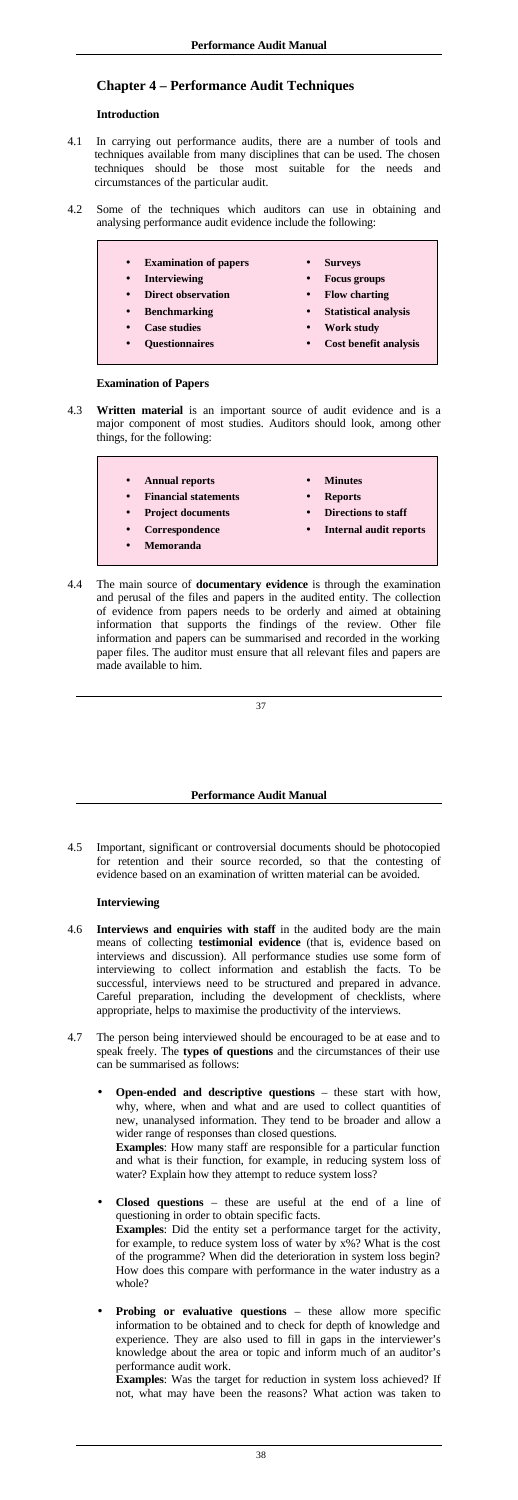ensure that the target was achieved? What difference did the programme make towards preventing system loss?

- 4.8 It is advisable to **avoid**:
	- Multiple questions this suggests that the interviewer doesn't really know what the issues are or what he/she is trying to find out. Questions should be properly planned and thought through.
	- Leading or suggestive questions these tend to put pressure on respondents to answer in a particular way. They may provide answers that the interviewer may wish to hear but they could not be regarded as proper evidence.
	- **Vague questions** the interviewer must be clear on the information being sought and what he wishes to find out.
	- **Hypothetical questions** these may only produce hypothetical answers that cannot be used as proper evidence.
- 4.9 In order to help with recollection, notes should be taken during each interview and written up as soon as possible afterwards. If the oral evidence is of particular significance to the examination, the record of the interview should be confirmed with the person interviewed.

## **Direct Observation**

- When being introduced to the staff directly involved, the auditor should explain tactfully what he is trying to achieve by observing the activity
- The auditor must try not to upset the normal flow of work, or people's behaviour, by getting in the way. The observers should try to understand the role of the participants in the procedure, trying to obtain knowledge of the activity as an insider, yet keeping their status as an objective observer
- Everything which is observed should be carefully recorded since it may become key evidence
- Take note of informal comments made when staff gain the confidence of the auditor (but be careful when staff simply make complaints). The evidence must be able to withstand scrutiny.
- 4.10 One of the best ways of following and understanding what is actually going on is by **direct observation of activities**. Techniques such as these help the auditor to obtain evidence about physical assets and can be helpful in gathering evidence about whether people are following the proper procedures. By observing carefully, auditors try to formulate their first-hand opinion about the activity or behaviour under study. Inspection of processes while they are in operation will give the auditor sufficient understanding and credibility when discussing issues with the audited entity. It should be remembered, however, that a single observation could not be used to draw conclusions about matters that have occurred over a period of time.
- 4.11 Points to keep in mind when **observing activities directly** include the following:
	- Approach the observation in a common-sense way and make it active, rather than theoretical

**Example**: In the income tax department, the auditor may take a sample of income tax assessments to evaluate the response time of the department to letters received from taxpayers. Data would be tabulated to show dates on which letters were received and processed and the dates of replies. Case studies must, however, be chosen with care if they are to make a useful contribution to the performance review.

- 4.13 Areas where case studies may be useful include:
	- inconsistent performance between different institutions e.g. hospitals catering
	- sales of government land, buildings etc. to ensure the best price
	- management of space in hospitals, schools etc. to ensure optimal use
	- project management
	- quality of service
	- maintenance of vehicles

## **Performance Audit Manual**

## **Case Studies**

4.12 For performance audit, case examination is an effective way of obtaining, analysing and presenting information. **Case studies** refer to the in-depth examination of a representative selection of events, transactions or items in order to understand and measure a programme or activity as a whole. The method focuses on assessing efficiency of various services by analysing a sample of cases to obtain an insight into the precise workings of an activity.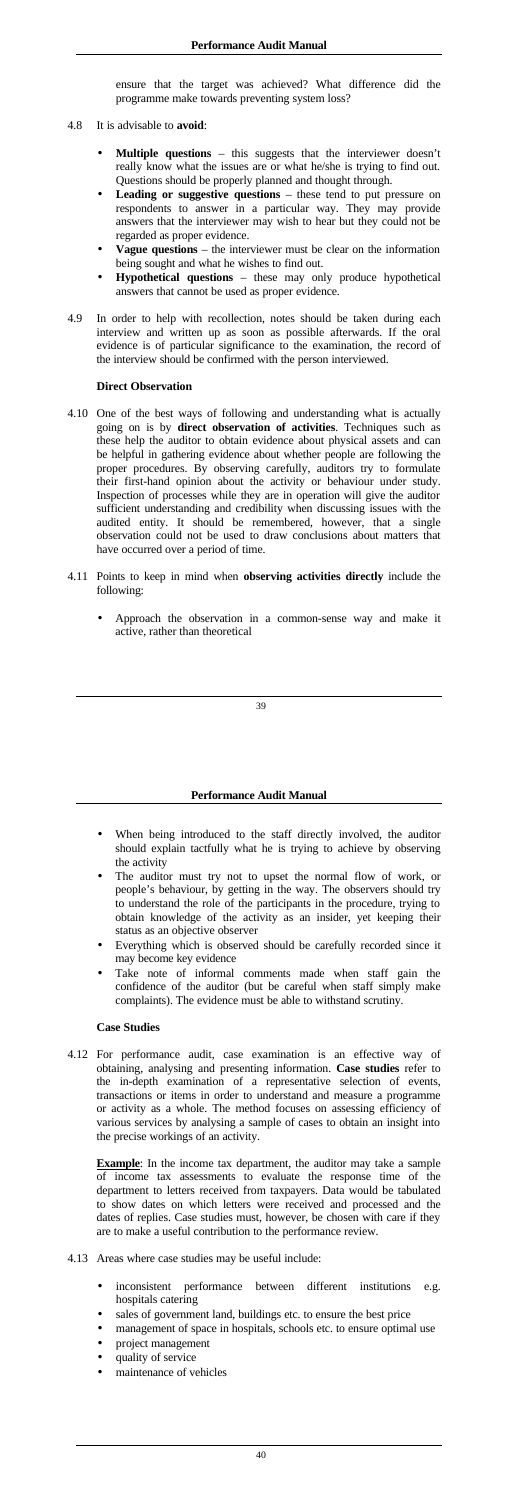### **Benchmarking**

- 4.14 The **aim of benchmarking** is to determine, through comparisons with performance or good practice elsewhere, whether there is scope for better performance. Comparisons can be made with other branches or units within the entity or with other relevant external organisations at home or abroad. The aim is to determine whether, by comparison with good practice elsewhere, there is scope for doing things better. This technique can help to identify opportunities to improve efficiency and make savings.
- 4.15 High-level comparisons can be made with other organisations carrying out the same function.

**Example**: schools, hospitals or administrative units or offices throughout the country.

4.16 Performance benchmarking uses a range of measures and indicators to compare performance. Areas covered include productivity, unit costs and quality of service.

**Examples**: pupil-teacher ratios, patients treated by hospitals, job placements achieved and unit cost of training provided.

- 4.17 Use of the benchmarking technique can stimulate entities to improve their performance. However, in making comparisons, it is important to ensure that:
	- like is being compared with like (large entities may operate in different circumstances from smaller ones and comparisons may be unfair)
	- the method of collection of the data should be consistent
	- auditee entities are not permitted to accept favorable comparisons but reject others.

#### **Questionnaires**

4.18 Questionnaires comprise lists of questions designed to obtain information on a specific subject. When the cost of interviewing a large number of people would be prohibitive, questionnaires are a valuable means of gathering information. They are often used to assess quality of service or the scope for improvements in service delivery.

#### **Performance Audit Manual**

**Questionnaires need to be structured** to meet the needs of the situation and they can be suitable in circumstances where:

- there is a need to minimise the time and cost involved in collecting information
- the information is not otherwise available
- the auditor is trying to identify strengths and weaknesses in an organisation
- an assessment of quality of service is being made on the basis of ratings given by customers
- 
- audit evidence is required to support particular conclusions from the study.
- 4.19 The design of questionnaires will have a direct impact on the quality of evidence obtained and is therefore particularly important. They need to be straightforward to complete, otherwise they will be avoided by potential respondents. Confidential, non-attributable questionnaires are more likely to encourage completion by respondents.

# **Surveys**

4.20 Conducting a survey is a useful method of collecting new or standardised information, both quantitative and qualitative, from a number of respondents in an audit area. The main **quantitative survey methods** are postal (self-completion) questionnaires, personal interviewing and telephone interviewing. VFM studies can make good use of surveys to produce new insights and up-to-date evidence. They must be well planned, designed and implemented if the information obtained is to be useful and reliable. Where it is planned to organise a survey, auditors should seek professional assistance in drawing up the survey, conducting it and analysing the results.

# **Focus Groups**

4.21 A **focus group** is a selection of people, often stakeholders or customers of an entity, brought together to discuss specific topics or issues. A focus group of about 15 to 20 people is an ideal size for free discussion. Since much of VFM work is about the impact of government programmes on a wide range of people, focus groups can have a useful part to play. They are often used to collect information and produce results that allow respondents to express views in their own words and context. Customers' views of services are often required as well as those of the providers of government programmes. Focus groups do, however,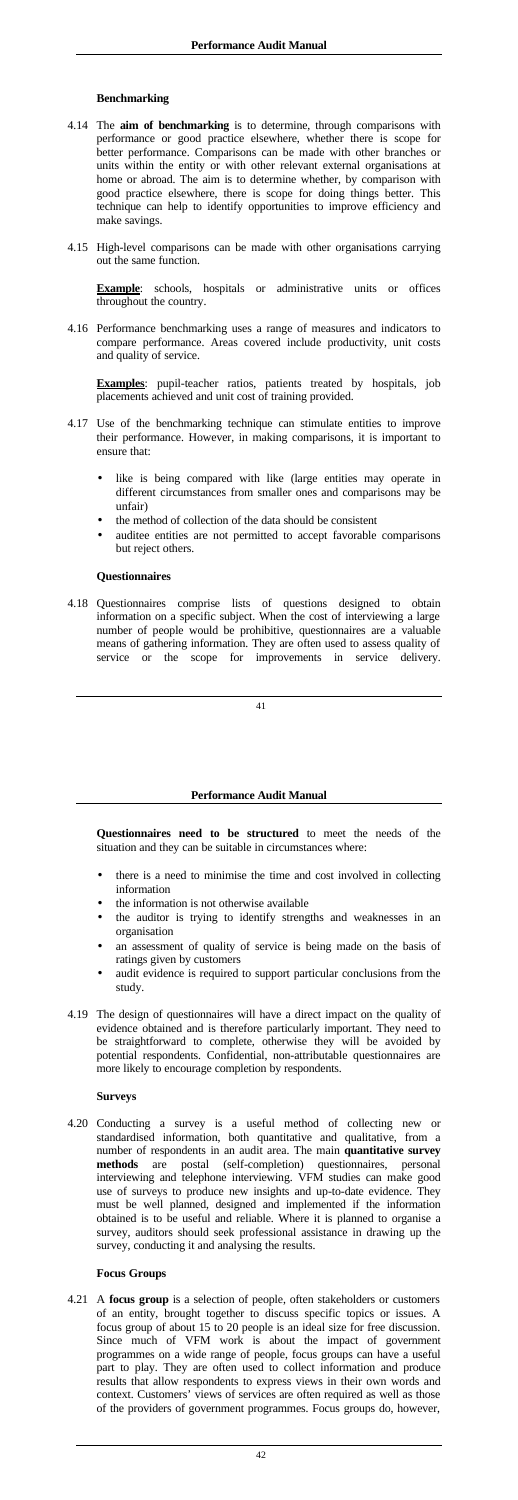only produce qualitative data and, therefore, considerable expertise is required in their interpretation.

## **Flow-Charting**

4.22 **Flow-charting** refers to the gathering of information on specific processes or activities within an entity. The flow chart is a visual aid to the sequential processes in the flow of transactions in the organisation or process. Breaking down an activity into a flow chart can help to focus on the main features of an activity. It also helps in designing the methodologies to be used in the audit, for example, whether to use techniques such as surveys or benchmarking.

### **Statistical Analysis**

- 4.23 **Statistical analysis** is often employed when data has to be analysed in order to establish trends or make comparisons. Statistics is concerned with the collection of data, its organisation, presentation and analysis. To investigate the characteristics of a particular group of individuals, objects or activities (called the "population"), a sample is taken and the values of the variables to be investigated is established. Statistical analysis can be helpful in measuring performance and ensuring that any analysis and interpretation of the data supporting the recommendations and conclusions is sound. A basic understanding of probability theory will help in carrying out statistical analyses. Presentation of the statistical data is also important in explaining complex data.
- 4.24 Software packages can make an important contribution, particularly in collecting and sorting data, analysing and interpreting it and in presenting the results.

### **Activity Analysis**

4.25 **Activity analysis** refers to the identification, measurement and analysis (in terms of time, cost and throughput) of the activities undertaken by people in an organisation. This analysis is useful when trying to measure objectively the contribution made by an activity and by those carrying it out. Although the technique can be useful in providing costeffective information about working activities, the measurement of activities may meet resistance from the staff involved.

### **Performance Audit Manual**

### **Work Study**

4.26 The principal objective of the **work study function** is to ensure that the area under study is providing value for money. It is a technique that examines work processes to see if working methods and standards can be improved. By measuring productivity (the relationship between input and output), work study has resulted in considerable benefits when applied to high volume, repetitive tasks. Work study can be used, for example, to highlight poor office practices and to improve working

methods and procedures for clerical functions.

#### **Cost Benefit Analysis**

4.27 **Cost benefit analysis** is the most comprehensive form of **economic appraisal**. It seeks to quantify in money terms as many of the costs (inputs) and benefits (outputs) of a proposal as possible, including those for which the market does not provide a satisfactory measure of economic value. Cost benefit analysis need not be restricted to appraisal, since it can also be carried out after the event. In performance audit, it can be valuable to examine the original cost benefit appraisal to see whether the actual cost in comparison with the benefits achieved still represents value for money. Reasons for failure to contain the estimated costs or to achieve the predicted benefits can be probed as part of a performance audit.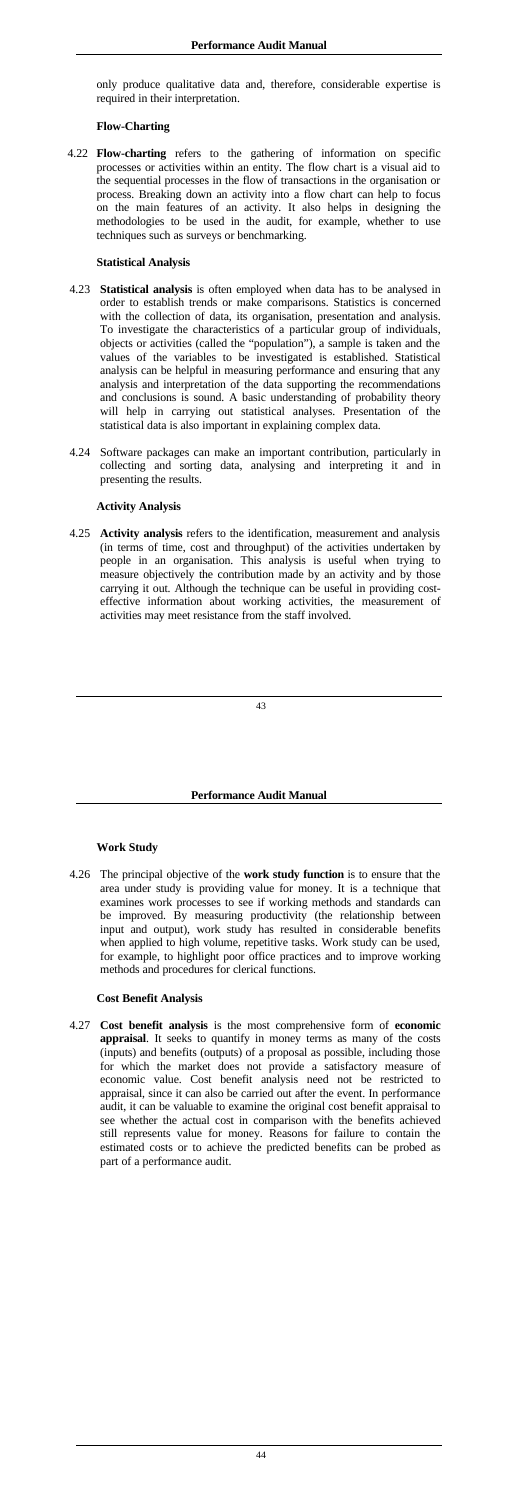# **Chapter 5 – The Examination Phase of Performance Audit**

## **Introduction**

5.1 The outcome of the preliminary study is likely to confirm that the audit is to proceed. A **full in-depth examination** is then required to gather sufficient evidence to enable sound conclusions to be drawn and a report written. These conclusions should refer to the degree to which VFM has been achieved and the scope for improvement, which will then form the basis of the report to the President and Parliament.

- 5.3 The main task in this stage of the performance audit is, therefore, that of **evidence collection and analysis**. This should concentrate on the main VFM issues selected for examination and should be aimed at making a positive contribution to the final report from the C&AG.
- 5.4 Auditors must have **rights of access** at all reasonable times to all documents and other information and access to sites and facilities that may be necessary for purposes of the performance audit. The C&AG has powers to inspect any activity of the government and any documents required for audit purposes (paragraph 1.2 refers).
- 5.5 It is essential that **sufficient evidence** be assembled to lead any reasonable person to the same conclusion as the auditor. Insufficient evidence may result in misleading conclusions. The amount of evidence required will depend on:
	- the auditor's knowledge and experience of the audited organisation
	- the materiality of the issue being addressed

## **Audit Evidence**

5.2 The **purpose of a full, in-depth examination** is to obtain the required quantity and quality of evidence to enable reasonable conclusions to be reached on the entity's VFM achievement. The **Government Auditing Standard in relation to audit evidence** for performance audit (**Appendix 2** refers) states that:

> *"Sufficient, reliable and relevant evidence should be obtained to support the auditor's judgement and conclusions."*

- the strength and persuasiveness of the evidence
- the likelihood of the evidence being contested
- effective internal controls.
- 5.6 In reaching reasonable conclusions, **relevant evidence** must be the most current that is available and must be related to the issue being addressed. Evidence will be relevant, therefore, if it relates to the audit objectives, the findings and the period of audit.
- 5.7 Information should also be the most accurate that can be obtained if it is

### **Performance Audit Manual**

to be regarded as **reliable evidence**. Accuracy means that it should be consistent with fact. External evidence is more reliable than that obtained from the auditee body. Also, empirical evidence such as information gained from documents is more reliable than oral views or comments.

## **Categories of Evidence**

- 5.8 Obtaining and analysing evidence is a most important aspect of any performance review. Auditors should identify the categories of evidence that they intend to use in any particular investigation. Such evidence may be obtained from, for example, interviews, observation or analysis of records. Sources may be both within and outside the audited organisation. There are four **categories of evidence**:
	- **Physical**: Obtained by direct inspection or observation of the activities of people, property or events. The auditor's powers of observation must be used effectively for this type of evidence to be satisfactory.
	- **Testimonial**: Obtained orally from others through interviews, discussion or from written statements received in response to enquiries. Interviews with staff who actually operate specified procedures or carry out the activity or function are particularly relevant.
	- **Documentary:** Obtained from actual documentation such as file papers, management reports, submissions, staff instructions, operating manuals, documents, internal audit reports or other papers.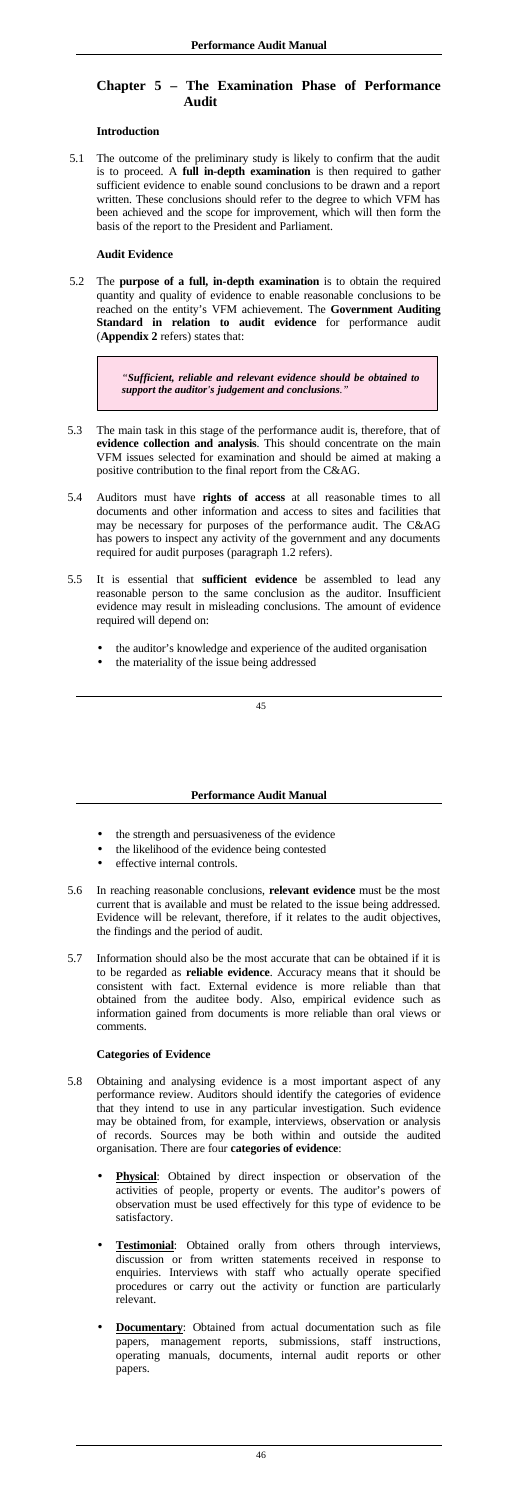Analytical: Obtained by examining and making judgements about data collected during the course of audit work. Comparisons with the performance of other appropriate organisations are useful.

- 5.9 The **working papers and audit records** are of immense importance in audit work, performance audit being no exception. The main purpose in retaining working papers is to furnish a systematic record of work carried out during the audit. They represent the record of information and facts obtained and developed to support the findings, conclusions and recommendations and follow-up.
- 5.10 All such papers should be maintained in a well organised and orderly fashion to provide a complete and accurate record of the work carried out. They should show the findings and conclusions reached and provide the basis on which the performance audit report can be prepared.
- 5.11 There is no standard method of organising **working papers** in relation to performance audits. Working papers should record:
	- the major decisions influencing the examination
	- the management of the examination process by the audit team and the Office of the C&AG
	- key correspondence and other contact with the audited body
	- the main items of evidence, their source and the analysis undertaken
	- benchmarking information
	- the argumentation and justification for conclusions and recommendations.
- 5.12 Working papers should be prepared as the audit proceeds and filed in a series of folders, together with other source documents. Papers should be clear, concise and legible. Excessive detail is not required. **Separate folders** should be retained covering, for example:
	- papers relating to the planning stage
	- other administrative material e.g. notes of progress meetings
	- copies of evidence obtained during the examination stage
	- records of calculations and analyses used to develop the findings and recommendations
	- papers relating to report preparation.

## **Audit Documentation**

- 5.13 A complete record of the auditor's work should be retained, so that another auditor, without previous involvement in the audit, could understand the work carried out and the basis for the findings and recommendations. The **audit record** should show the following:
	- Evidence collected
	- Procedures used for its collection
	- Source of the evidence
	- Staff who carried out the work
	- Date of the work
	- The issue and detailed audit objective to which the evidence relates.

### **Performance Audit Manual**

## **Key Performance Audit Questions**

5.14 An auditor should not make assertions without the necessary and accurate supporting facts, figures or examples. There are a number of **key questions** that the auditor must keep in mind continually in a performance audit examination, as shown below.

## **Key Questions**

- **Why is the activity, function or procedure carried out at all?**
- **What value does it add?**
- **Why is it carried out in the way that it is?**
- **How is performance measured in the area under examination and what systems are in place to achieve this?**
- **Are economy, efficiency and effectiveness measures and targets in place and, if so, what do they show?**
- **Could the activity be carried out at less cost without affecting efficiency or effectiveness?**
- **Could it be carried out more efficiently or more effectively?**
- **What potential is there for financial impact as a result of the audit review?**

## **Performance Measurement**

5.15 The setting of **criteria for performance measurement** is one of the most important techniques to be employed during performance audit. It should also be a central part of performance management by any entity or for any activity within its responsibility. It is helpful to the auditor if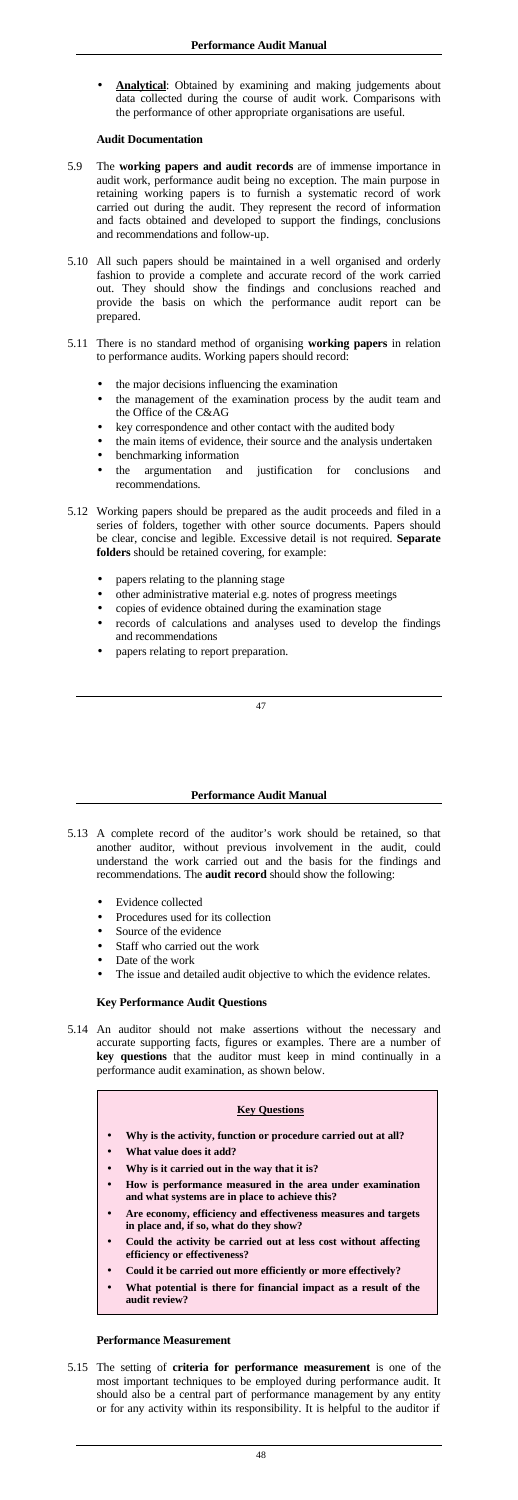the organisation's performance can be measured in terms of economy, efficiency or effectiveness. Unfortunately, organisations frequently do not have proper performance measures in place and measurement is often difficult.

- 5.16 The key elements of **performance management** are as follows:
	- Preparation of aims, objectives and a strategy for the entity
	- Selection of appropriate **performance measures**
	- Development of corresponding **performance targets**
	- Reporting of information on performance
	- Action to improve performance.
- 5.17 An entity's **aim** is the main purpose for which it exists. Whilst it may not necessarily be quantifiable, it does give direction to the organisation's activities.

**Example**: In relation to a museum, "to maximise access to, and use of, a museum's collections".

**Example**: In relation to a museum, "to illustrate the way of life, past and present, and the traditions of the people of Bangladesh".

**Examples**: Administrative cost in relation to the number of claimants; the percentage accuracy or the time taken by a government entity to process applications; reduction in road traffic accidents; or reduction in system loss from the public water supply.

5.18 **Objectives** are specific planned achievements by the entity. They contribute towards its aims and should be expressed in a way that allows achievement of the aims to be measured and assessed.

**Examples**: The percentage reduction in unit cost of output; or an increase in the number of applications processed per person per day.

5.19 **Performance measures** refer to the direct quantification of performance. They include the efficiency with which the organisation is operating or the quality of service it is delivering. When compared with other measures or with previous performance, they can provide a precise and unambiguous analysis of economy, efficiency and effectiveness.

5.20 **Performance indicators** give some information about output or performance if direct measures are difficult to obtain.

**Examples**: Quality of service, for example, customer satisfaction ratings.

### **Performance Audit Manual**

5.21 **Performance targets** are the quantified objectives to be achieved by the entity by a given date and they can be developed from the performance measures.

- 5.22 The auditor should endeavor to identify the information on which performance measurement could be based. Where information is
	- available on **inputs, processes and outputs**, it is possible to make calculations on the organisation's economy, efficiency and effectiveness. Comparisons of actual performance can be made against the targets set or against other similar organisations. It also allows the trend in performance over a period of time to be identified.
- 5.23 The key to the making of comparisons lies in the selection of **appropriate measures of performance** and examining the **related performance targets**. Some of the basic rules may be summarised as follows:
	- Policy objectives and performance targets must be defined in quantifiable terms against which actual performance can be measured.
	- Those terms must consist of one or more measures, which reflect the successful achievement of what is being undertaken.
	- Measures should as far as possible be acceptable to any staff whose performance is being subjected to measurement.
	- Information about actual performance must be available or capable of being obtained to enable it to be measured.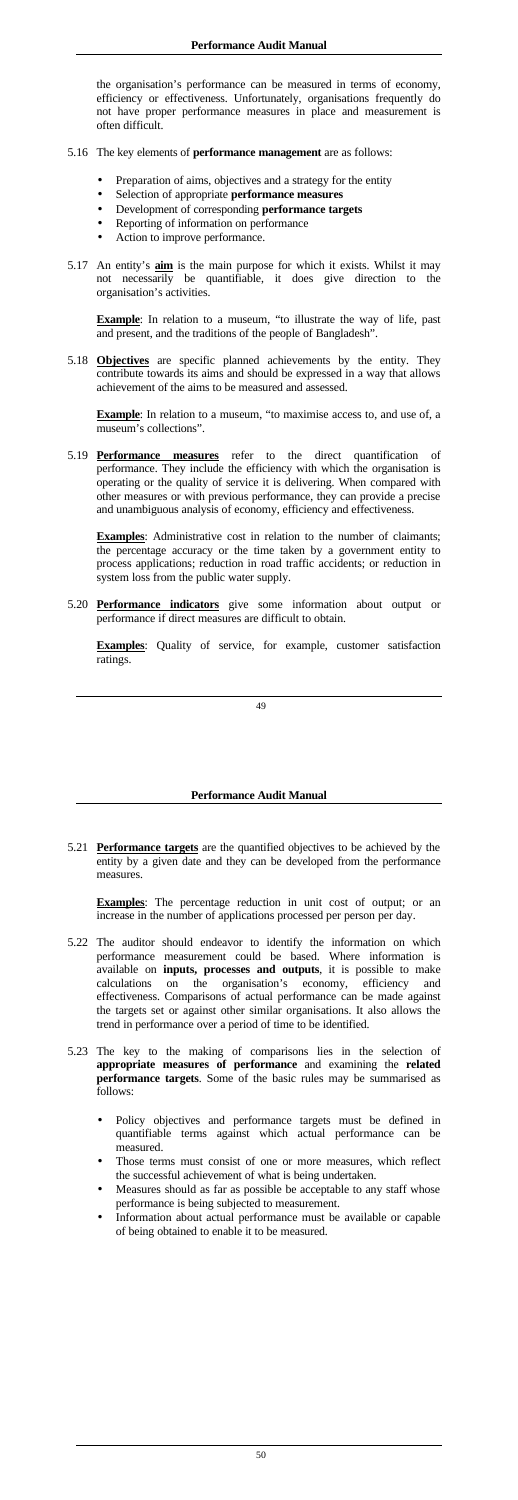| <b>Examples of Performance Measures</b> |                                                                                                                    |  |
|-----------------------------------------|--------------------------------------------------------------------------------------------------------------------|--|
| <b>Area/Activity</b>                    | <b>Performance Measures</b>                                                                                        |  |
| <b>Transport</b>                        | % usage of vehicles<br>Cost per vehicle per hour<br>Fuel cost compared with hired cost<br>% idle time for vehicles |  |
| <b>Stores</b>                           | Ratio of stock held to turnover<br>Ratio of slow moving stock to stock held                                        |  |
| <b>Printing Services</b>                | Cost per page printed<br>Average turnaround time<br>% work completed on time                                       |  |
| <b>Cash Collection</b>                  | Cost per transaction<br>Investment income 'lost'<br>Number of transactions per cashier per day                     |  |

- 5.24 Examples of useful performance measurement could involve examination of information for comparable activities in the following:
	- Water supply authorities
	- Hospitals
	- Fire services
	- Irrigation authorities
	- Agricultural extension areas
	- Poverty alleviation programmes
	- Roads and highways projects
- 5.25 The **tools and techniques** available to the audit team to assist in measuring performance are included in **Chapter 4** of this manual.

# **The Audit Team**

5.26 The skills required will vary with the nature of any individual performance audit. They should be carried out by audit teams with the appropriate competence in terms of skills and experience. The audit issues can often be sensitive, involving discussions with senior level staff in the audited organisation. The skill mix and seniority of staff should take this into account.

## **Performance Audit Manual**

- 5.27 Collectively, the team as a whole should:
	- have appropriate experience in conducting performance audit work
	- be familiar with the subject under examination
	- have a collective complement of the required skills to carry out the performance audit effectively. This may necessitate the inclusion of experts in professional disciplines
	- have received the necessary training in performance audit and be able to apply the required techniques for collecting, analysing and interpreting evidence
	-
	- be of the right status and level to be respected by senior staff in the audited bodies
	- be able to deliver study reports to cost, time and quality requirements.
- 5.28 The size, structure and level of the audit team will depend on the nature, scale and timing of the performance audit. Teams will normally be led by the Director/Senior Deputy Director and managed by the team leader.

## **Supervision and Monitoring of Audit Teams**

5.29 Good **team management** and staff supervision is important if audits are to be carried out comprehensively, cost-effectively and within the required timescale. The relevant **Government Auditing Standard relating to supervision** (**Appendix 2** refers) states that:

> "*The work of the audit staff at each level and audit phase should be properly supervised***"**.

- 5.30 A large amount of information will be collected and analysed, involving a series of discussions at various levels within the audited entity. The team leader should keep in touch with individual tasks and support team members at important meetings or interviews with staff in the entity. It is essential also that **regular progress meetings** should be held between the audit team and Headquarters.
- 5.31 A **team leader** and his audit team normally undertake the work. The team leader is responsible for the day-to-day management of his/her audit team and the performance audit work, including the supervision and training of staff. Staff at lower grades are responsible for carrying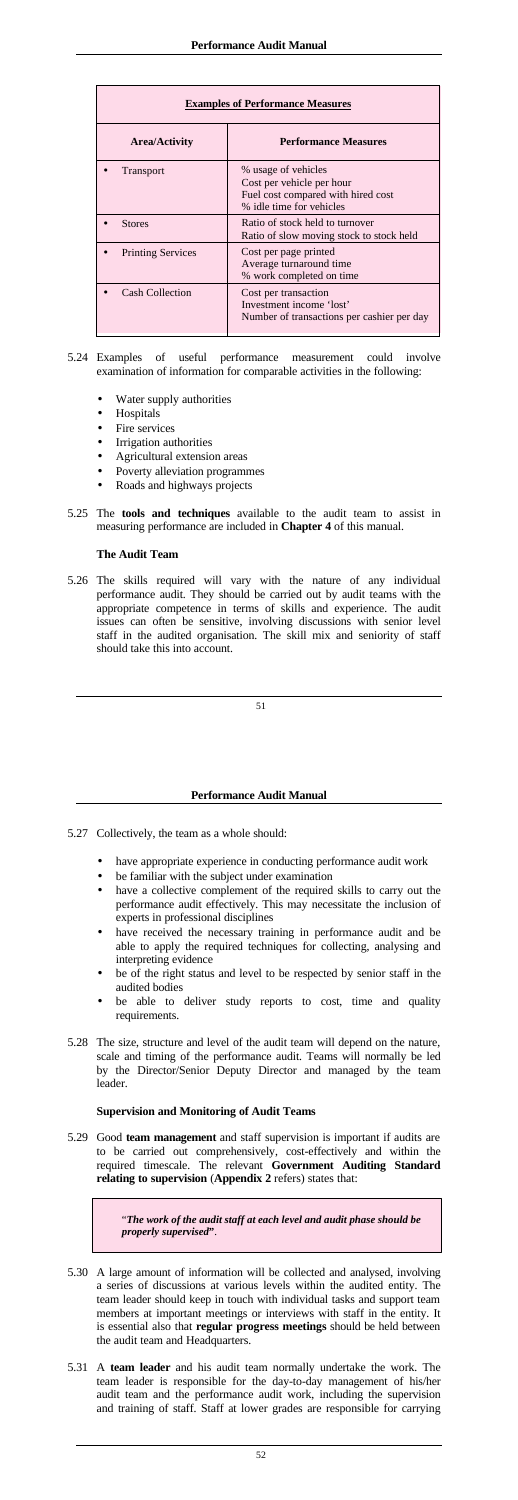out the audit fieldwork, operating individually or in teams and may be assisted by trainee or technician staff. The **Audit Directorate** is responsible for overall planning, management and output from the performance audit programme.

5.32 Senior members of the audit team should, therefore, as part of quality assurance, carefully monitor progress of the study against the approved plans. **Monitoring meetings** with the audit staff should be held regularly (every two to three weeks) to ensure that the examination is progressing satisfactorily.

### **Progress Monitoring Checklist**

- That the agreed audit objectives are still relevant
- That the subject is being, or has been, carefully and thoroughly examined and that no significant aspects are being, or have been, omitted or overlooked. This may involve a review of working papers and documents on file
- That the audit examination is proceeding effectively
- That the evidence being assembled is of the required standard to support firm conclusions and recommendations
- That the auditor's conclusions are sound
- That there are minimal delays and that any departures from the timetable are justified
- That comments of the audited body are given proper and due consideration.
- 5.33 Full examinations should not be allowed to become open-ended and should be **time-bound**, aiming to complete the fieldwork within the agreed timescale, for example, four months. Performance audit could easily drift into peripheral areas that are not included in the agreed terms of reference. This should be avoided although information may be obtained that could be of value in a further study. The audit objectives should be kept in mind, together with the timetable deadlines and the approved staff budgets for the study.
- 5.34 When the likely outcome of the performance audit becomes clear, the audit team should prepare an **advance outline of the report** for submission to concerned senior management. This outline should show the proposed structure and content of the report and summarise the main issues that were addressed, together with the provisional conclusions. It

#### **Performance Audit Manual**

is normally submitted to the concerned senior management for approval towards the end of the fieldwork stage of the audit examination. When approved, the outline will form the basis for detailed drafting of the final report.

### **Quality assurance**

- 5.35 The Quality Assurance Team has overall responsibility for ensuring that the performance audit work is carried out in a timely manner and in accordance with audit standards and practice. **Quality assurance** must be carried out throughout the planning, examination and reporting stages of the audit. The strengths and weaknesses of the outputs should be evaluated systematically. This should be part of the monitoring process and the responsibility given to the team leader.
- 5.36 In addition, the **final audit reports should be evaluated** to ensure that any lessons learned are applied to future work. External expertise can help in the review and evaluation of reports. Standard review sheets should be developed to cover the various aspects of the report. This should be the responsibility of the concerned Audit Directorate.

## **Conclusion**

- 5.37 In summary, **good team management** involves:
	- ensuring that the audit work is carried out in a logical and efficient sequence in order to avoid delays and overlaps
	- ensuring that the number of staff with the required skills and experience are available to carry out the audit in line with the terms of reference
	- encouraging a team approach to the study
	- ensuring that key tasks are carried out at the right time and stage of the examination
	- resolving any difficulties that may arise as soon as possible
	- keeping the audited entity informed of progress and findings
	- regular monitoring of progress and costs.
- 5.38 When the examination stage of the audit has been completed, the leader of the audit team should **review the evidence** to confirm that it is of the required standard and that it has been properly used.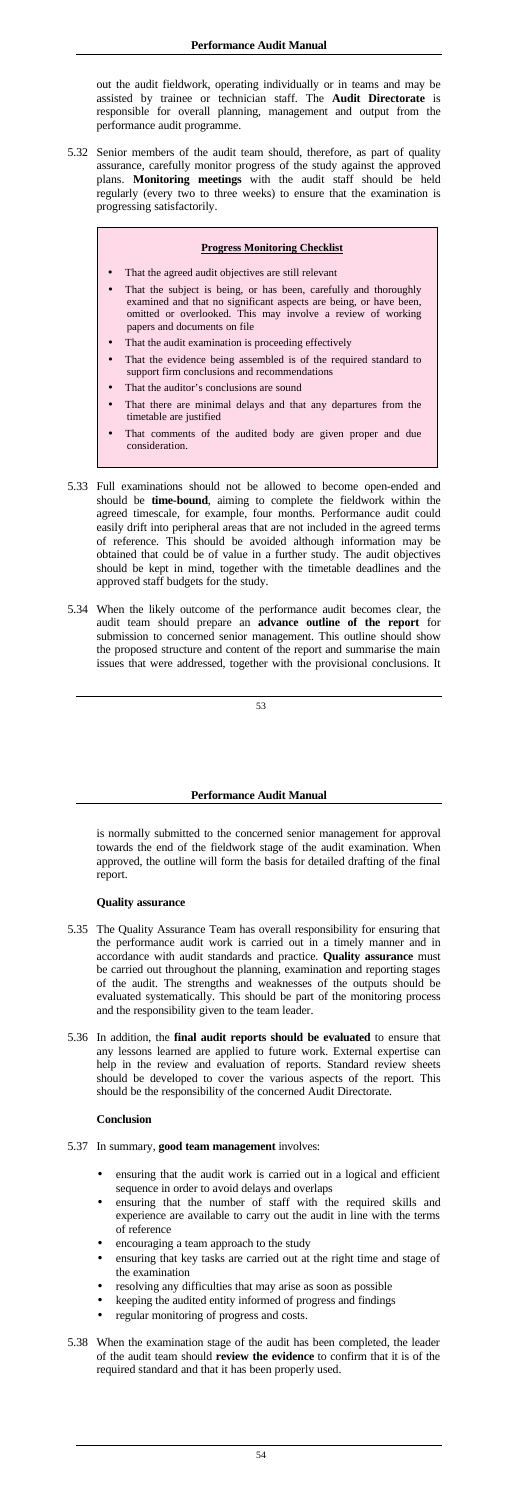#### **Review of Evidence**

- Ensure that the work carried out meets the terms of reference fully and the subject has been carefully and thoroughly examined in line with the audit plan
- Confirm that no significant aspects have been overlooked or omitted from the examination
- Confirm that all evidence has been properly checked and recorded
- Check that the auditor's conclusions are sound and based on sufficient, relevant and reliable evidence
- Ensure that the auditor's minutes, summaries, drafts and other original work are factually accurate.
- 5.39 The outcome of the fieldwork stage will be a body of facts and figures that have been discussed and cleared progressively with the auditee entity as the examination proceeded. In support of audit findings, audit objectives, audit criteria, status, cause and effect should be recorded and provisional findings and conclusions are also discussed. An outline report is prepared for consideration by concerned senior management. The final draft report will then be developed from the documented material.

**Performance Audit Manual**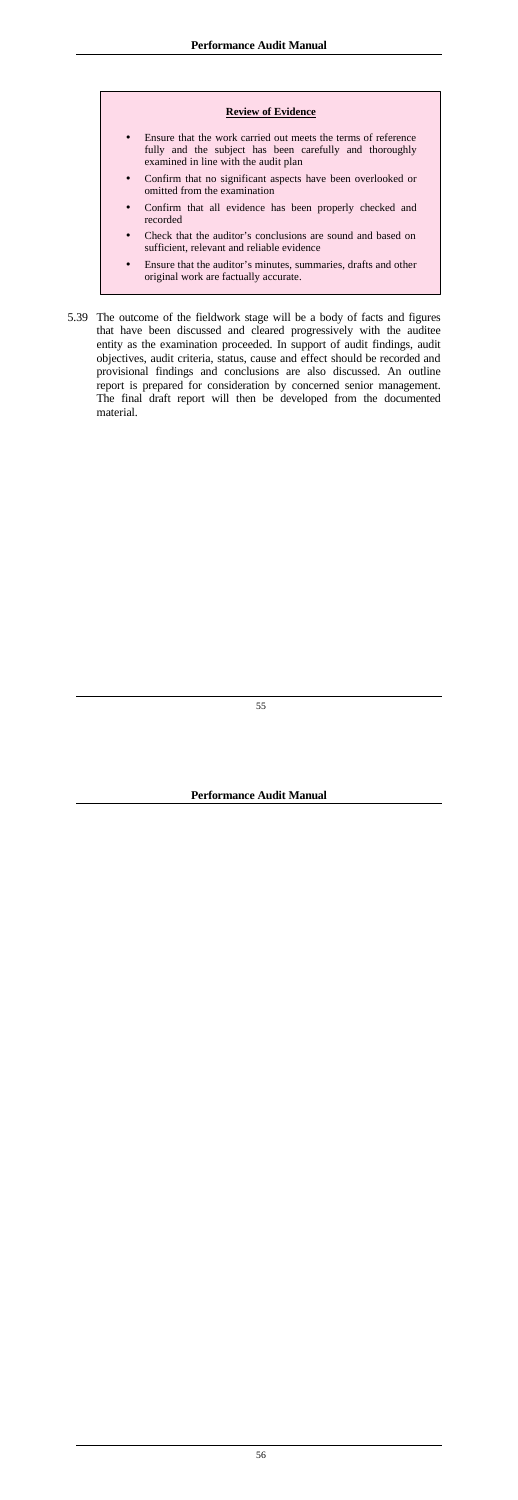# **Chapter 6 – The Reporting Phase of Performance Audit**

## **Introduction**

6.1 The **Government Auditing Standard** for performance audits (**Appendix 2** refers) states clearly that:

> "*Auditors should prepare written audit reports communicating the results of each audit***"**.

6.2 In relation to report content, the Standards state further that:

*"Each performance audit should be complete, accurate, objective, convincing and as clear and concise as the subject permits".*

6.3 Reporting is the most important part of the performance audit cycle. It is also a legislative requirement and, therefore, a report from the C&AG is the expected outcome of any performance review. Effective reporting is essential if the C&AG is to convey accurately and positively how economically, efficiently and effectively the entities have performed.

## **Framing Conclusions and Recommendations**

- 6.4 The final stage of the performance audit involves reaching conclusions based on the detailed examinations, making recommendations and drafting the report for Parliament. The reporting methods can include letters and presentations in addition to written reports. However, the latter are the principal means by which the C&AG meets his responsibility of providing Parliament, through the President, with independent assurance, information and advice on the use of resources by government entities.
- 6.5 Having measured and evaluated the performance of the audited body, the auditor must consider how to report his findings. Where deficiencies in performance have been identified, the audit team needs to develop recommendations to guide corrective action. Where there is potential for significant improvement in performance and this is confirmed by the findings, **recommendations** may be appropriate. They should be

### **Performance Audit Manual**

feasible, soundly based and cost-effective to implement. They should also be consistent with the findings and conclusions in the report.

6.6 The form of the recommendation in the report may vary from direct recommendations, to "the Office (of the C&AG) suggests ….." or "considers …". Audit recommendations may not be necessary where the audited body has given a commitment to implement a corrective course of action. The ultimate responsibility for the wording of any recommendation lies with the C&AG.

# **Objectives of Performance Audit Reports**

- 6.7 Since reporting is such a key part of performance reviews, the approach and design of the overall audit exercise should be planned and carried out with this in mind. The audit reports are primarily for consideration by Parliament and the PAC but they should also be of interest to taxpayers and the general public. The reports must inspire confidence if they are to be effective.
- 6.8 Auditors should ask: "**What do readers need to know in order to understand the study's conclusions**?" The reports must get their message across clearly and simply to an audience that does not need to know the technical details and complexities. A well-organised report with clear summaries and effective tables, graphs and diagrams will have more impact. These should demonstrate clearly that conclusions have been based on acceptable evidence followed by thorough analysis.
- 6.9 In order to achieve these objectives, the main points to be followed in effective reporting are shown below.



- Keep reports as brief as possible, bringing out only the most important matters. Avoid the temptation to include every detail in the reports. Select only the information that is required
- Develop a strong, clear report structure, covering the main issues
- Use simple, direct and unambiguous language
- Concentrate on the reasons why things are done, how well they are controlled and the VFM achieved, rather than on their descriptions
- Use clear evidence and well-chosen examples to strengthen the messages in the reports.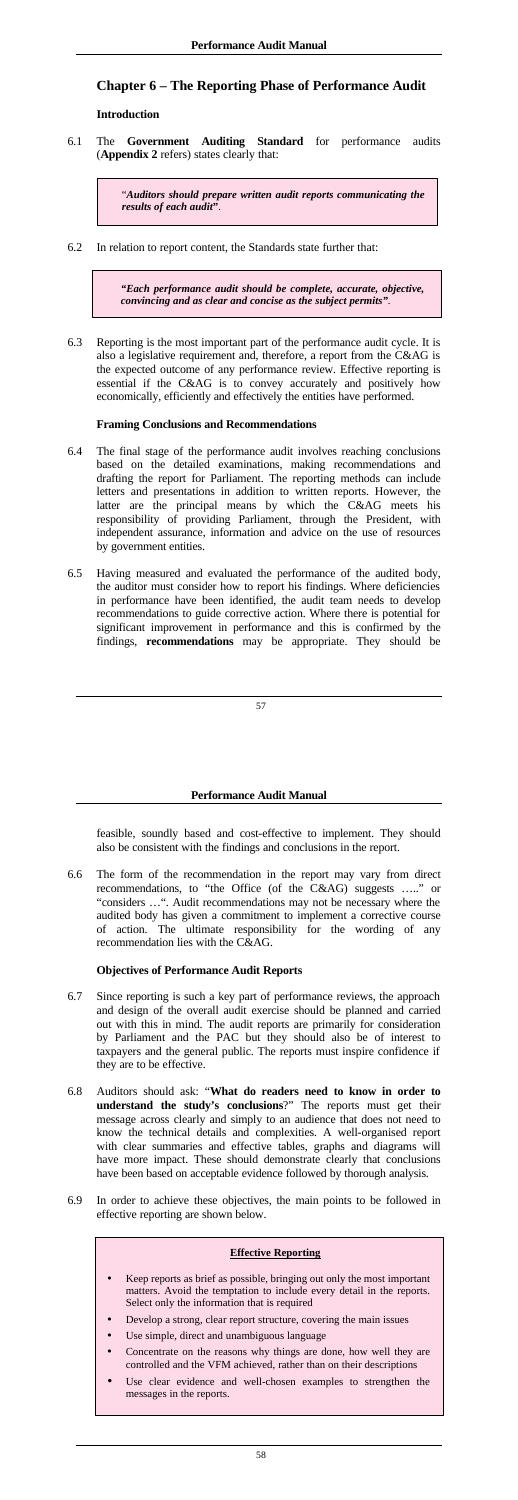## **Report Structure and Content**

6.10 The order and structure of the report must be logical if it is to be effectively understood. The length and style will vary according to the circumstances. The **structure and contents of the final report** should generally be along the following lines:

> Introduction by the  $C&AG$ , indicating the aim of the examination.

## • **Title:**

♦ Ensure that the subject matter of the report is reflected accurately in the title.

## • **Preface:**

# • **Executive Summary:**

- Set out the purpose and nature of the review, ensuring that it is consistent with the terms of reference.
- Provide a brief background to the review and the programme, activity or area of study. This should be sufficient to allow readers to understand the context of the report.
- Identify the legislative authority under which the audit examination was carried out.
- ♦ Indicate the audit standards under which the examination was conducted.
- ♦ Distinguish clearly between findings and recommendations.
- ♦ Include an overall conclusion, together with key findings and recommendations. This should provide the reader with a concise, clear view of the purpose and results of the performance review.
- A concise summary (perhaps only two pages) is more effective. Reports of more than about ten pages should begin with a summary of the findings and conclusions.

The report should clearly state the objectives and scope of the audit.

The report should indicate the period of time for which assurance is being given and to assure readers that the issues considered are of current interest.

The report should explain the basis for measuring performance and the source of the criteria.

## • **Introduction to Report:**

The report should give a clear explanation of the techniques used to collect and analyse information.

- Present the findings in a logical sequence. Separate sections or chapters of the report should cover each identified main theme, topic or fundamental issue.
- The report should include the criteria that were used to measure performance.
- The report must be accurate and complete in every respect, containing the most recent figures and information.
- Include only relevant information.
- Present the report in a way that does not unduly exaggerate deficiencies and which presents the findings in a neutral way, so that "the facts speak for themselves".

## • **Objectives and Scope of the Review:**

## **Performance Audit Manual**

# • **Timing:**

- Include in the relevant sections the recommendations and conclusions on the action needed to correct any problems and ensure that they flow directly and logically from the findings. The **drafting of recommendations** is particularly important. They should have the following characteristics:
	- Clarity and precision in conveying the key messages i.e. be **specific**
	- ∗ Practicality i.e. be **achievable and realistic**
	- Timescales for their achievement i.e. be **time-bound**
	- ∗ Personnel should be identified who will have responsibility for the implementation of specific recommendations
	- ∗ Estimates of the potential financial savings i.e. quantify the **financial or other impacts** of the recommendations.

## • **Audit Criteria:**

## • **Methodology:**

# • **Findings:**

# • **Recommendations and Conclusions:**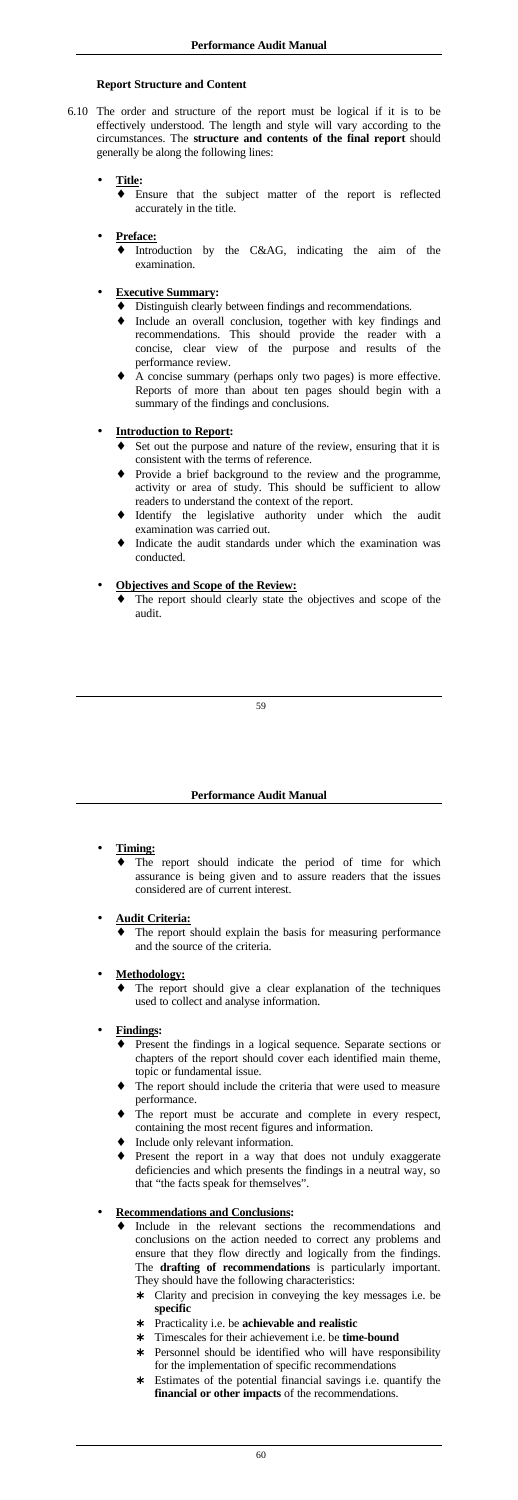- Include any response to the recommendations from management in the audited entity.
- ♦ Conclusions should indicate the performance against each of the audit objectives.
- **Appendices:**
	- Key messages and the supporting evidence should be included in the main text. However, more detailed information which may be essential to an informed reading of the report can be included in **appendices**. They may also include background material or details of calculations.
- **Glossary:**
	- **Technical terms and abbreviations** should be kept to a minimum and should be listed and explained in a glossary at the end of the report.
- 6.11 Reports should make full use of **diagrams, charts, tables and graphs** to assist readers in understanding the issues and conclusions. Where possible, graphics such as these should be incorporated in the text, rather than in appendices. Reports should also indicate the period of time for which assurance is being given so that readers are aware that the report is dealing with current issues.

## **Stages in Reporting**

- the three or four main issues identified;
- the important findings and conclusions on each main issue;
- any wider conclusions identified; and
- the main facts, figures or other evidence available to support the conclusions.
- 6.14 The preliminary report is sent to the PAO i.e. the Secretary of the line ministry or division for comment. The report should present the main issues, together with the views of the Head of the audited organisation.
- 6.12 Preparation of the draft report should proceed through a number of further steps before reaching the final published version. The main **stages in the preparation of performance audit reports** are as follows:
	- Draft final report (referred to as the preliminary report) sent for comment to the PAO of the line ministry or division of the audited entity
	- Comments on the report from the PAO
	- Draft report amended as considered necessary and agreed, as far as possible, with the audited entity
	- Draft report forwarded to the C&AG for approval
	- Publication and presentation of the final report to the President.
- 6.13 The **preliminary draft report** contains the outcome of the audit findings and is, in effect, the draft of the final report. The reports should cover each of the following:

### **Performance Audit Manual**

The report should also contain the views of the auditors on how the issues were addressed. The PAO may accept the auditors' views and give a commitment to take corrective action. Where the audited entity takes the necessary action within a specified timeframe, the report may not need to be submitted to the PAC for consideration.

6.15 If the PAO disagrees with the audit findings and recommendations, his views and comments are sent to the Office of the C&AG. These are considered by the auditors to decide whether or not the comments are valid, and the report amended if considered necessary.

# **The Draft Report**

- 6.16 Main reports should normally be drafted as **self-contained documents**, capable of being read without the need to refer to other material. The essential requirements are accuracy, completeness, balance and fairness:
	- Accuracy: facts and figures should be supported by sufficient audit evidence. Facts, figures or examples should accompany all statements.
	- **Completeness**: sufficient information should be provided to present the main findings and conclusions without gaps and to ensure sound coverage of the areas examined.
	- **Balance**: all aspects of the issues should be presented in an unbiased and open-minded way.
	- **Fairness**: reports should comment on creditable performance, effective management and examples of good VFM as well as weaknesses in systems and control and examples of poor VFM.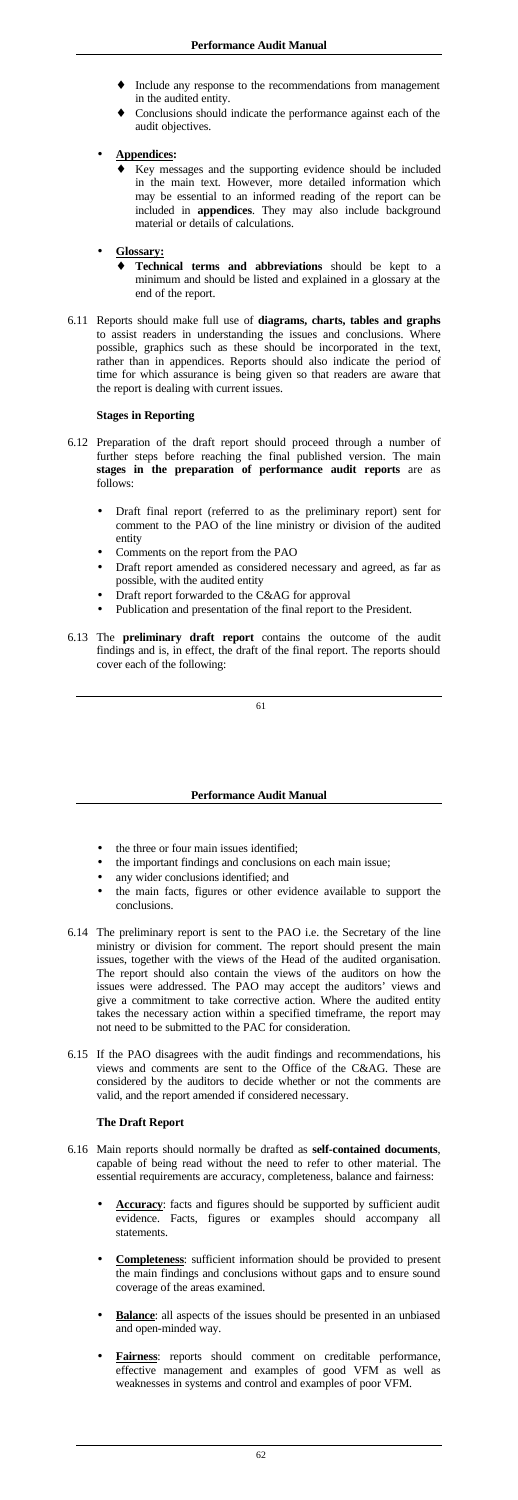- 6.17 When reporting on performance audit, auditors must adhere to the appropriate **Government Auditing Standards** (**Appendix 2** refers). These refer primarily to the **content and timeliness** of performance reports. They state respectively that:
	- "*Each performance audit should be complete, accurate, objective, convincing and as clear as the subject permits***";** *and*
	- "*Audit reports should be issued to make the information available for timely use by legislators and others*".
- 6.18 In essence, the draft report should focus on the answers to the questions to be addressed as part of the performance review. It should **concentrate on analysis**, keeping the descriptive background to the minimum considered necessary. The analysis and findings should be placed properly in context. The outline of the report prepared at the end of the fieldwork stage and approved by senior management in the Audit Directorate will form the basis for the final report.

- 6.21 All draft reports should be **cleared at the appropriate level** within the audited entity. As far as possible, critical or significant findings should be discussed as soon as they are identified, while the review is in progress. Formal clearance of the draft report is necessary to ensure that:
	- all material and relevant facts have been included

### **Consultation**

- 6.19 Consultation should begin during the planning stage and continue with the audited organisation throughout the fieldwork and reporting stages. The body should be kept informed about progress on the review through **regular meetings**. The aim should be to agree the basic factual material, as far as possible, as the examination progresses. Analysis of the fieldwork findings can then proceed on an agreed basis.
- 6.20 Consultation should extend beyond the auditee body to include other knowledgeable staff in the Office, external experts on particular subject areas and formal advisory groups of external and internal advisors. This should be carried out before any draft report is finalised.

## **Formal Clearance of Reports**

### **Performance Audit Manual**

- the facts are accurate and are not in dispute
- their presentation and any conclusions drawn from them are fair
- the report is balanced in coverage, content and tone
- where the report contains views or conclusions with which the audited organisation cannot agree, this should be clearly stated in the report.
- 6.22 The C&AG should approve the final version of the report that is to be cleared formally with the audited entity. The draft report that will be sent to the entity should be accompanied by a follow-up report on previous audit examinations in the same entity. The **final approved draft is then submitted to the PAO for agreement** on content and presentation. To ensure that it is given the right degree of priority, clearance letters from the C&AG (or his Office) should always stipulate a date by which a reply is expected. The Office of the C&AG should consider any amendments suggested by the PAO and, if possible, try to reach agreement.
- 6.23 A short covering minute from the audit team leader should inform the C&AG if there are any particular difficulties or sensitivities resulting from the clearance procedure. These might include any reservations about the quality of evidence or any difficulties that had arisen during discussions with the audited body.
- 6.24 However, although the audited organisation may have reservations, it is the C&AG, not the audited body, who is making the report. He will nevertheless wish, where possible, to present to Parliament **an agreed report** that states clearly the relevant factual background, together with the evidence and conclusions. The report should reflect the situation where it is not possible to agree with the audited body on the conclusions to be drawn from the facts. After examining the contents, evidence and response from the audited entity, the C&AG will decide what should be included in the report.
- 6.25 In order to manage **the clearance process** successfully, the following key points should be kept in mind: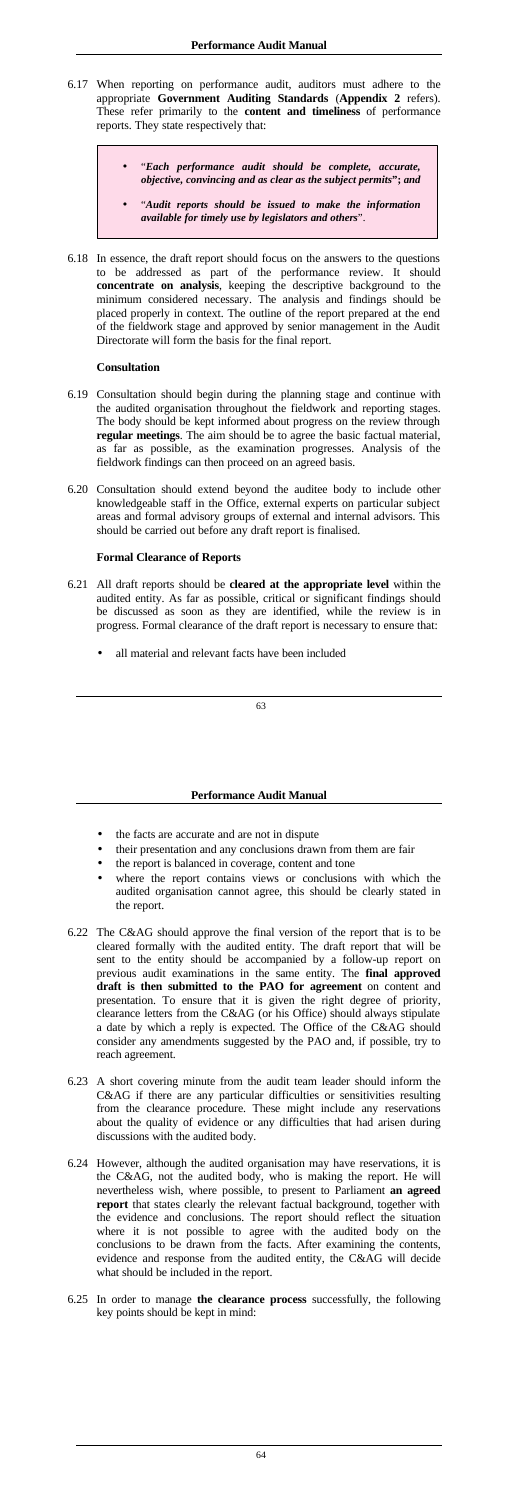#### **Clearance of Reports – Key Points**

- **Clearance is likely to be easier when draft reports are well argued and based on strong evidence**
- **Potentially contentious issues should be given special attention to ensure that the recommendations are sound**
- **Tactics at clearance meetings should be well planned**
- **Listen to the points made by the audited body to ensure a balanced report**
- **Minor details should not be allowed to absorb undue time or to block progress**
- **A clearance timetable should be agreed with the audited entity and the line ministry and strong efforts made to adhere to it**
- **It is fruitful to maintain good communication with the audited organisation at all times.**

#### **Management Letters**

6.26 A **management letter** to the audited body may be used to report on items of importance found during the performance audit but which are not considered to be of sufficient significance to be reported to Parliament. The management letter should briefly address the problem, its effects on performance and suggest recommendations for resolution of the problem. The management letter should be addressed to the concerned PAO.

### **Confidentiality**

6.27 The Government Auditing Standard states that "**it is essential that the Office maintains confidentiality regarding audit matters and information arising from its audit examination** ….". Throughout the clearance process, the normal rules of confidentiality should apply regarding the draft report or any part of it. The draft report has been prepared as a basis for the official report which the C&AG will present to Parliament in due course. It is supplied to recipients for the sole purpose of verifying the accuracy and completeness of the information contained in it. Recipients should be informed that neither the draft report nor any part of its contents should be disclosed to anyone unless authorised by the C&AG.

#### **Performance Audit Manual**

6.28 Staff of the Office must also maintain confidentiality regarding audit matters and information arising throughout any performance audit examination.

#### **Impacts of Performance Audit**

6.29 **Measuring the impact of each performance audit** is an important part of the process. This ensures that auditors take account of the need to promote improvements in performance amongst the audited entities. It should also be part of the follow-up work to identify the extent to which audited bodies have implemented improvements as a result of the PAC's

recommendations. This allows the C&AG to report to the PAC on the overall impact of his work.

- 6.30 **Impacts** arising from performance reviews include the following:
	- Financial savings
	- Identified waste
	- Quantified non-financial savings
	- Qualitative improvements
- 6.31 Audit staff should therefore put arrangements in place to record the impact of the examinations, as shown below:

| <b>Record of Impacts</b>                                                                     |  |  |
|----------------------------------------------------------------------------------------------|--|--|
| Quantify the impacts, as far as possible                                                     |  |  |
| • Record recommendations expected to be implemented as a result<br>of each performance audit |  |  |
| • Record commitments given by audited organisations to make<br><i>improvements</i>           |  |  |
| Monitor actual achievements against the commitments                                          |  |  |
|                                                                                              |  |  |

## **Publication of Final Report**

6.32 When the report has been discussed with the audited entity and the final version approved by the C&AG, arrangements with the press need to be put in place for printing. The printing timetable and arrangements for presenting the report to Parliament should be agreed as early as possible, preferably before the clearance procedure has been completed. This helps to ensure that the clearance process and publication of the report is not unduly delayed.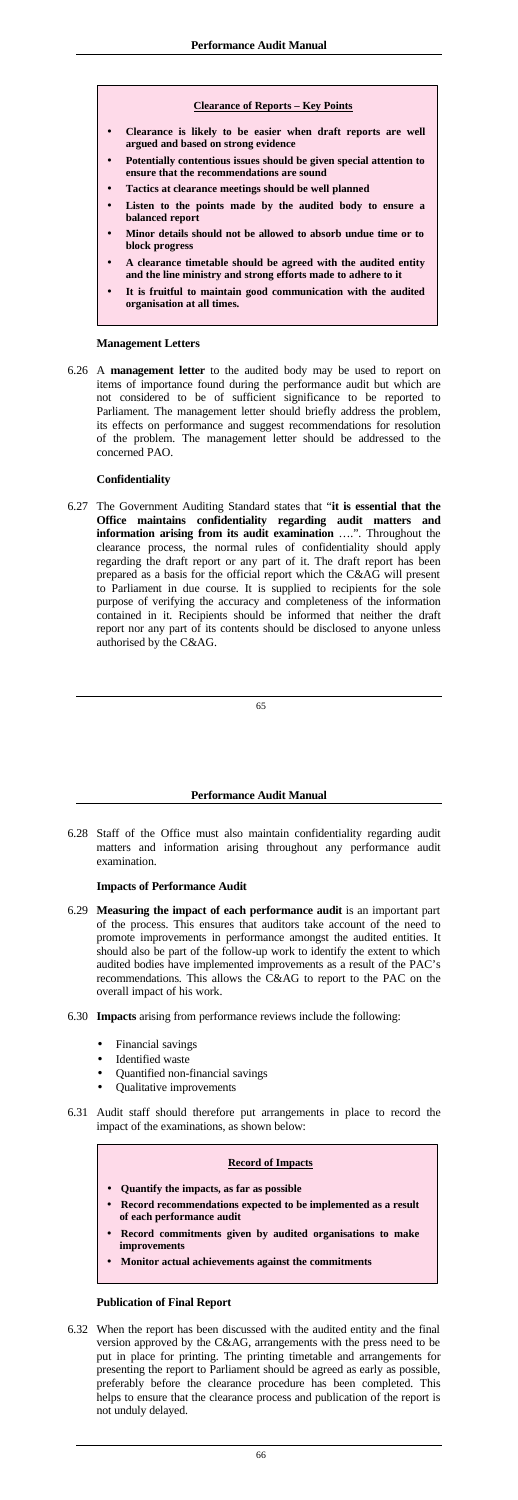# **Chapter 7– Follow-up of Performance Audit Reports**

## **Introduction**

- 7.1 One of the aims of performance audit is to promote the achievement of good value for money throughout the public service in Bangladesh. Following up the recommendations in the performance reports is a means of ascertaining whether recommendations have been taken care of or addressed by the audited bodies or auditees. The **PAC makes many recommendations** each year and it is important that these are followed-up. It would represent nugatory effort if no action were taken as a result of the C&AG's performance reports or the recommendations of the PAC. The intended impacts of the report's recommendations would then be lost.
- 7.2 The efficiency and effectiveness of the Office of the C&AG depends on the existence of an equally effective PAC and a positive attitude by government towards audit issues.

## **Purpose and Elements of Follow-Up**

- 7.3 The main **purpose of follow-up** is to:
	- ascertain whether, or to what extent, recommendations or observations made by the PAC or the C&AG have been implemented by the concerned audited body
	- determine the impacts which can be attributed to performance audit examinations
	- demonstrate added value from performance audit work.
- 7.4 **Responsibility for planning and carrying out the follow-up** rests with the Audit Directorates concerned. In case of any doubt as to whether a particular report or question has been adequately dealt with, the matter should be referred to the C&AG for advice on further appropriate action. Effective follow-up arrangements need to be in place to ensure that the audited body has properly considered any matters identified during the current or previous audits and, where appropriate, has implemented agreed actions.

## 7.5 The **elements of follow-up** include the following:

- A timely review of the action taken by the management of the audited body on the recommendations made by PAC or the C&AG
- An evaluation of the adequacy of the action in achieving performance improvement

## **Performance Audit Manual**

- An assessment of any problems that may have arisen in relation to implementation
- An assessment of the impacts of the examination
- Consideration of the need or scope for further audit work in the same or a related area.
- 7.6 Information on the entity's progress in implementing PAC performance audit recommendations is reported to Parliament by the C&AG.

## **The Public Accounts Committee**

- 7.7 The **composition and functions of the PAC** are enumerated in Rules 233 and 234 of the Rules of Procedure of Parliament. The Committee is constituted according to Article 76(1)(a) of the Constitution of the People's Republic of Bangladesh. The PAC is the foremost among the **standing committees of Parliament**. It is composed of 15 Honorable Members, one of whom is elected chairman, if not already nominated by Parliament.
- 7.8 Under Rule 233 of the Rules of Procedure, the Committee is required to report to Parliament on the lapses of the entities and to recommend measures to remove the noted lapses. The Committee's views are based on the C&AG's reports and the subsequent interview of witnesses.
- 7.9 The **general aim of the PAC** is to encourage the application of high standards of financial control and sound financial management of both revenue collection and public expenditure by all public sector organisations whose accounts are audited by the C&AG. The Committee's objectives are to highlight, to Parliament, serious failings in financial controls operating in audited entities and the reasons for them. The Committee also encourages timely action by all audited entities to improve financial management and controls and to rectify failings.

## **Evidence from Witnesses**

7.10 In exercising its functions, the PAC has powers to call any person holding public office to appear before it to give evidence. Rule 203 of the Rules of Procedure for Parliament empowers the PAC to call for the concerned person (usually the PAO) to appear before it. The Committee can, therefore, **call witnesses** (including the C&AG and any auditors associated with the review) and take evidence from them in relation to any failings that the C&AG has identified. The C&AG's reports should, therefore, be aimed at assisting PAC to the fullest extent possible by, for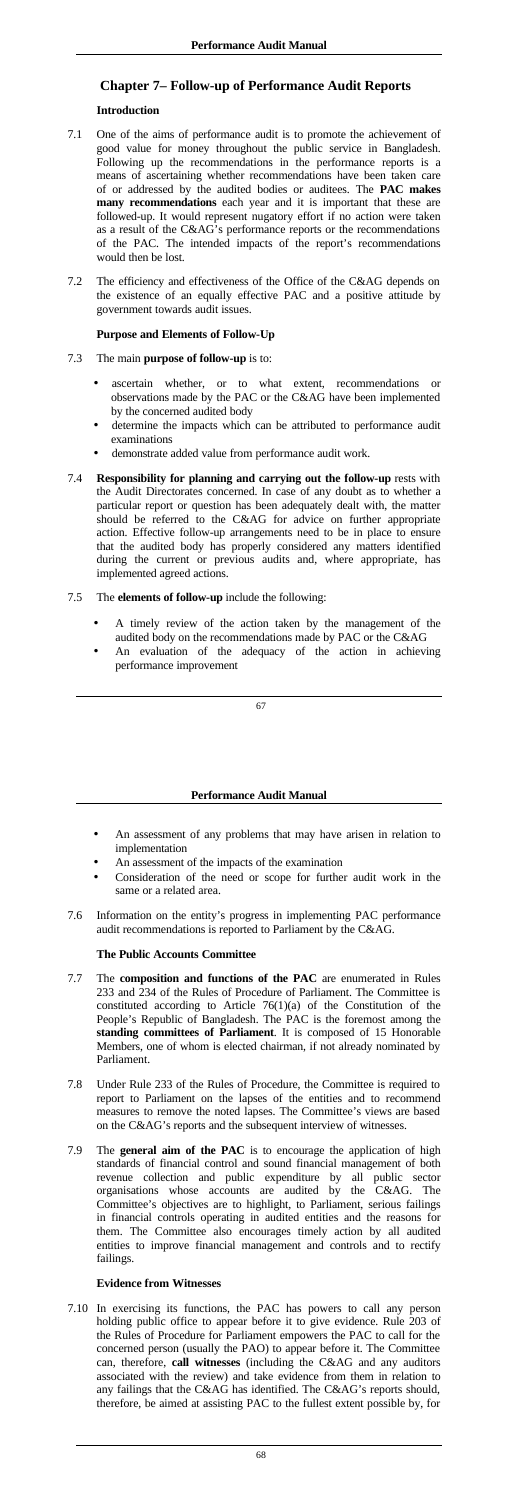example, **highlighting clearly the major weaknesses identified** and the most significant findings, together with **recommendations for improvement**. The Committee will then produce its own reports following the hearings with the Heads of organisations and individual Accounting Officers.

- 7.11 The PAO of the concerned ministry will be called upon by the PAC to explain the findings of the C&AG's performance audit reports, once these have been tabled for discussion. The PAC will review the evidence, exercise judgement and seek assurances as to remedial action required to ensure economy, efficiency and effectiveness. PAOs will be given time to take the necessary corrective action recommended by the PAC and to report back by a given date.
- 7.12 Where the PAC agrees to the audited body's or the line ministry's commitment to implement the audit recommendations, the PAC may instruct the line ministry to send an implementation report to the C&AG for monitoring purposes.
- 7.13 The functions and role of the **Public Undertakings Committee** in relation to its financial responsibilities are similar to those of the PAC for the undertakings concerned, normally commercially run government institutions.

### **Response by Audited Bodies**

- 7.14 The follow-up procedure begins as soon as the PAC report has been adopted and the secretariat has circulated the minute of the meeting signed by the PAC Chairman. It will be the responsibility of the appropriate Audit Directorate in the C&AG's Office to follow up audit reports on the basis of decisions by Parliament as recommended by PAC and communicated to government for action. The C&AG will, therefore, take these matters up directly with the audited entities. A reasonable period for implementation should be allowed before the follow-up procedure is initiated.
- 7.15 The C&AG informs the PAC when **follow-up meetings** identify instances of serious failure in the performance of the audited bodies. This will include instances where the PAC recommendations have not been implemented.
- 7.16 Compliance with the decisions of PAC is monitored by the respective Audit Directorate. Both the line ministries of the audited entities and the Audit Directorates report back to PAC on compliance.

**Performance Audit Manual**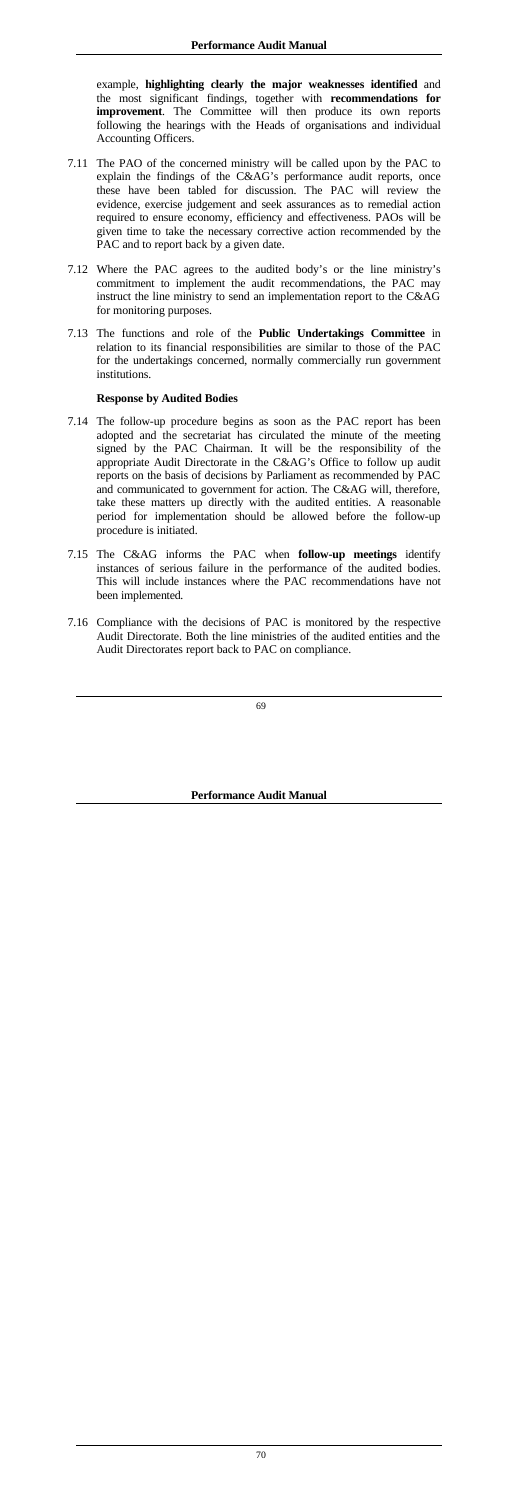# **Appendix - 1** (Paragraph 1.16)

# **Financial and Performance Audits - Comparison**

|    | <b>Financial Audit</b>                                                                                   |     | <b>Performance Audit</b>                                                                                      |
|----|----------------------------------------------------------------------------------------------------------|-----|---------------------------------------------------------------------------------------------------------------|
| 1) | Voucher - oriented                                                                                       | 1)  | Objective - oriented                                                                                          |
| 2) | Examines compliance to financial<br>rules                                                                | 2)  | Examines economy, efficiency<br>and effectiveness in use of<br>resources and goes beyond<br>compliance        |
| 3) | Usually quantitative                                                                                     | 3)  | Usually qualitative                                                                                           |
| 4) | Usually not very analytical                                                                              | 4)  | Usually analytical                                                                                            |
| 5) | Does not use performance<br>indicators, standards and targets                                            | 5)  | Requires indicators, standards<br>and targets to measure<br>performance                                       |
| 6) | Does not usually consider cost-<br>benefit analysis                                                      | 6)  | Usually considers cost-benefit<br>analysis                                                                    |
| 7) | Examines financial statement<br>assertions, such as in finance<br>accounts and appropriation<br>accounts | (7) | Examines all or part of an<br>entity's activities in relation to<br>economy, efficiency and<br>effectiveness. |
| 8) | Usually post - event                                                                                     | 8)  | Considers past, present and<br>even the future performance                                                    |
| 9) | Does not usually aim at optimal<br>allocation of resources                                               | 9)  | Aims at optimal allocation of<br>resources                                                                    |

- **Independence**: In all matters relating to the audit work, the auditor and the Office should be free from personal and external impairments and be organisationally independent.
- Competence: The staff assigned to conduct the audit should collectively possess adequate professional proficiency for the tasks required.
- **Due Care:** The auditor and the Office must exercise due care in conducting the audit and preparing related reports.
- **Quality Control**: The Office should have in place an internal quality control system to review the efficiency and effectiveness of its internal standards and procedures.

### **Performance Audit Manual**

**Appendix 2** (paragraph 1.29)

# **Standards for Performance Audit**

Extracts from the Government Auditing Standards issued by the Comptroller and Auditor-General of Bangladesh in relation to general standards and those for fieldwork and reporting on performance audits are shown below.

- **Planning**: All audit work should be adequately planned.
- ♦ **Supervision**: The work of the audit staff at each level and audit phase should be properly supervised.
- **Compliance with Laws and Regulations:** The auditor should design audit steps to provide reasonable assurance of detecting acts that may be non-compliant with laws and regulations that are significant to audit objectives. The auditor also should be alert to situations or transactions that could be indicative of illegal acts.
- **Study and Evaluation of Management Controls:** Auditors should obtain an understanding of management controls that are relevant to the audit. When controls are significant to audit objectives, auditors

#### **General Standards**

## **Field Standards for Performance Audit**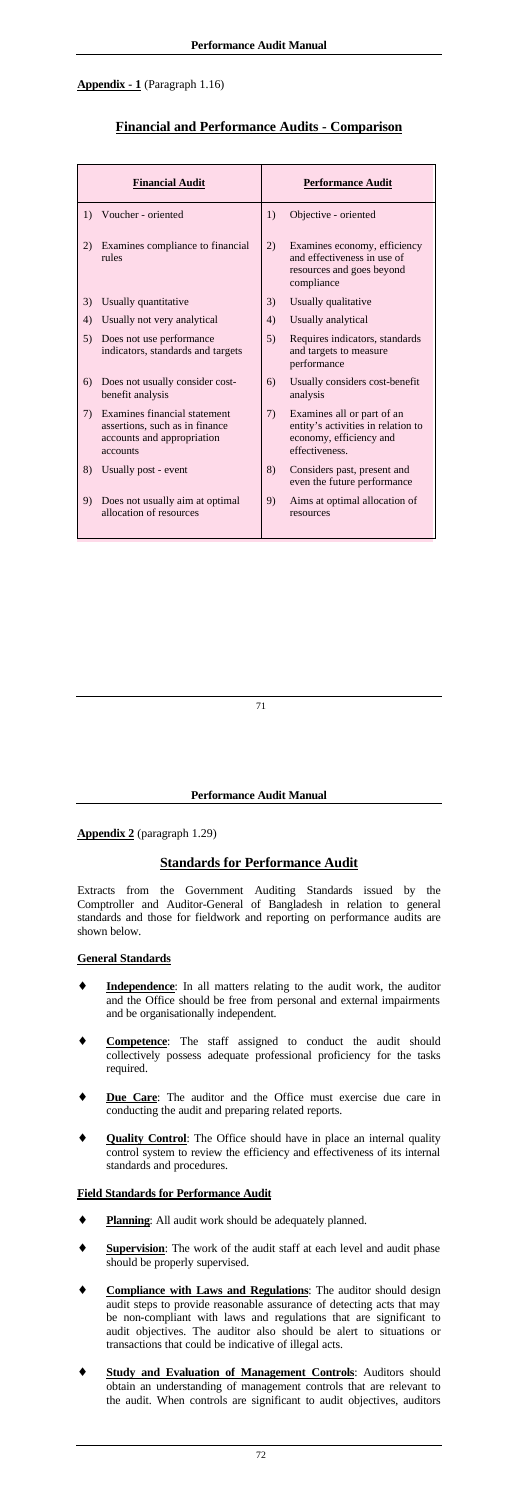should obtain sufficient evidence to support their judgment about such controls.

Audit Evidence: Sufficient, reliable and relevant evidence should be obtained to support the auditor's judgement and conclusions.

## **Reporting Standards for Performance Audit**

The standards of reporting for performance audits cover the need for written audit reports and their timeliness and content.

- Written reports: Auditors should prepare written audit reports communicating the results of each audit.
- **Timeliness:** Audit reports should be issued to make the information available for timely use by legislators and others.
- Content: Each performance audit should be complete, accurate, objective, convincing and as clear and concise as the subject permits.

- ♦ Financial information on expenditure and receipts, major resources and significant holdings of assets
- Organisational structure
- Constraints under which the auditee organisation operates

**Source**: *Chapters 5 and 6 of Government Auditing Standards. Issued by the authority of the Comptroller and Auditor-General of Bangladesh*.

The nature and characteristics of resources used by the organisation e.g. cash, manpower (staffing numbers and grades), land and buildings, plant and equipment

#### **Performance Audit Manual**

**Appendix 3** (paragraph 2.11)

# **General Surveys**

The purpose of general survey work is to assemble information about an organisation or activity to assist in the preparation of the performance audit component of the C&AG's strategic plan. A survey requires information on:

### **Background**

# **Objectives**

- Policy objectives and their relative priority
- Operational objectives

# **Activities**

♦ Means by which the organisation aims to achieve its objectives (e.g. through grants, loan schemes, capital building programme etc)

# **Resources**

# **Procedures and Control**

♦ Procedures and controls in operation to ensure that objectives are pursued with due regard to VFM (e.g. planning arrangements, financial controls, management information systems etc)

# **Other relevant information**

- ♦ Evidence of serious waste, inefficiency or ineffectiveness
- Internal or external reviews (e.g. by consultants, internal audit, management services etc)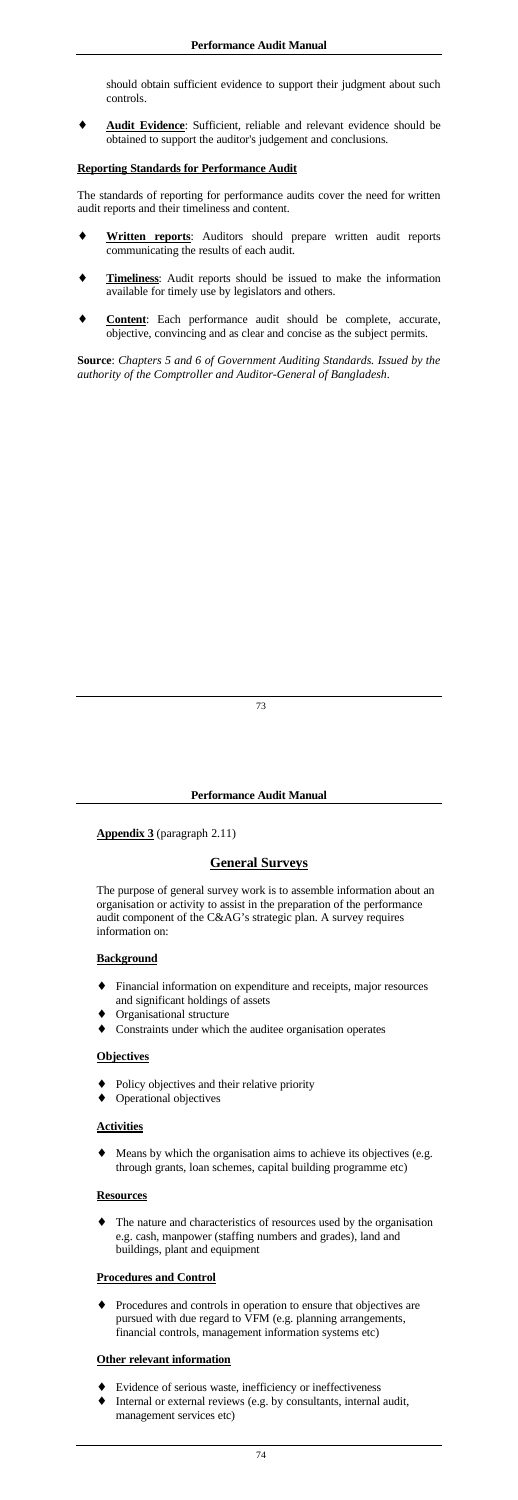- ◆ Previous C&AG or other reports
- Areas of particular interest to Parliament or the press

The information collected enables an assessment to be made for each organisation of factors likely to have a material effect on VFM and the ways in which it could be at risk. These may involve:

- the clarity and adequacy of policy and operational objectives
- the adequacy of procedures and controls designed to ensure economy, efficiency and effectiveness in the use of resources
- operations carrying inherently high risk to achieving VFM e.g. new activities or programmes, major or long-term capital projects
- any apparent strengths and weaknesses in management and performance
- the effectiveness of the organisation in achieving its objectives.

- 
- Materiality Auditability
- 
- Timeliness
- ♦ Assessed risk
- ♦ High level of complaints (clients dissatisfaction)
- 
- ♦ Impact
- Public interest
- Legislative interest
- Executive interest
- Scope for improvement
- Acceptability of study results
- ♦ Media
- Environment
- ♦ New unusual function / programme
- Known performance failure
- Operation size
- Income, expenditure and investment involved
- ♦ Cost-history
- Topicality of subject
- ♦ Expenditure investment

### **Performance Audit Manual**

### **Appendix 4** (paragraph 2.20)

# **Considerations Influencing Study Selection**

**Selection Criteria:** May include the following:

The following may also apply:

- New programmes and initiative made in haste
- ♦ Small organisation with regulatory services.
- Low profile services sometimes offer good potential for improvement because there are new ways of looking at them.
- Timely service delivery.
- Financial impacts of study i.e. savings compared to cost of study.
- Study should not duplicate.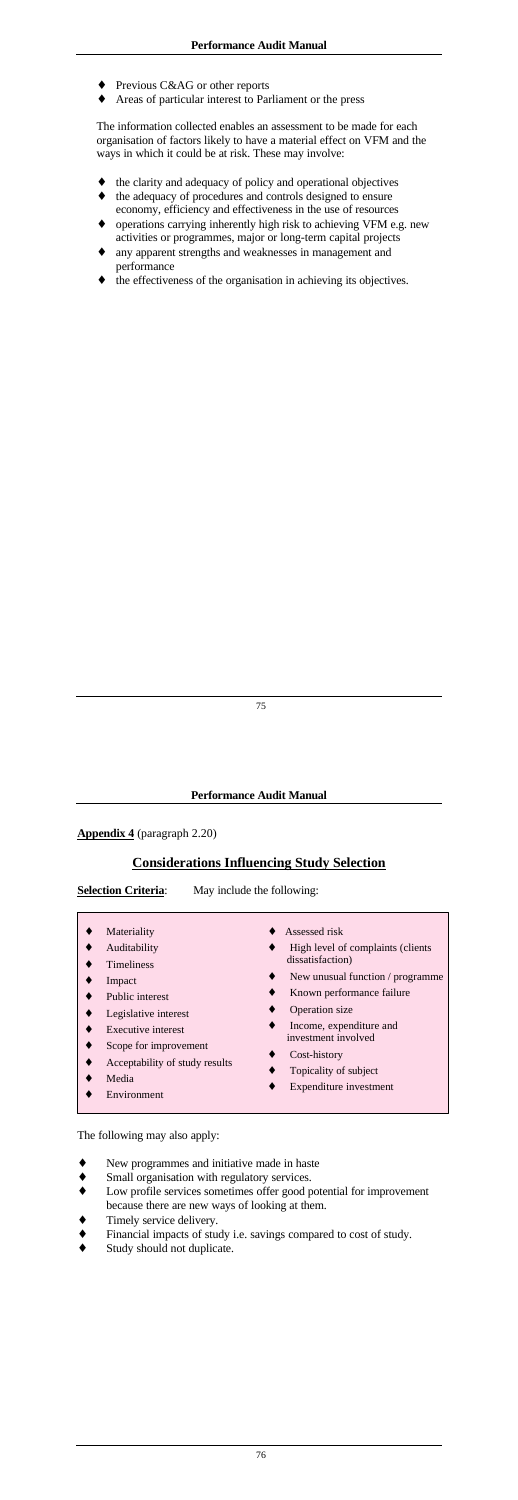#### **Questions on Performance Study Selection**

- 1. Is the study likely to add value?
- 2. Is the study practicable and cost effective?
- 3. Is the study auditable in terms of skill?
- 4. Is the area topical, of interest to stakeholders?
- 5. Is there scope of improvement?
- 6. Is the study innovative?
- 7. Is it a new programme never studied?
- 8. Is the subject study concerned with regulatory services of public interest?
- 9. Is the study likely to generate financial savings?
- 10. Are the study results likely to have acceptance?
- 11. Is the study feasible in the sense that answers are available to questions relating to economy, efficiency and effectiveness?
- 12. Is the study likely to be timely and to assist decision taking?
- 13. Is it possible to collect sufficient and reliable evidence at a reasonable cost?

#### **Performance Audit Manual**

**Appendix 5** (paragraph 3.31)

## **Example of Terms of Reference**

- **Introduction**: Previous audits have identified considerable levels of loss and wasteful expenditure. Preliminary study has also confirmed that there may be potential for improved efficiency and quality of service improvements. The performance audit aims to review the offices of the auditee entity (to be named).
- **Objectives of audit**: The examination has the following audit objectives:
	- to review the management of the facilities;
	- to examine the efficiency of the entity's operations; and
	- to assess the quality of service provided (narrow down the review to a few fundamental issues).
- **Scope**: The offices in the geographical area (for example, in Dhaka) will be reviewed in detail. Other areas will not be involved in this audit.
- **Audit approach**: State types of evidence being sought, where it will be obtained and proposed collection techniques.
- **Timetable**: The review will take place during the period from October to December 2000 and a draft report will be issued in February 2001.
- **Costs**: The budget for the review is Tk 0.15 million. Show how it was derived.
- **Staff involved**: The audit team will be under the leadership of an Assistant C&AG in the Office of the C&AG (to be named). Other staff allocated to the work should also be named, together with their grades.
- **Reporting arrangements**: A detailed audit report will be produced by (date), outlining the findings and recommendations. The clearance procedure should be explained. Format and procedure, including expected outputs and benefits, should be spelt out.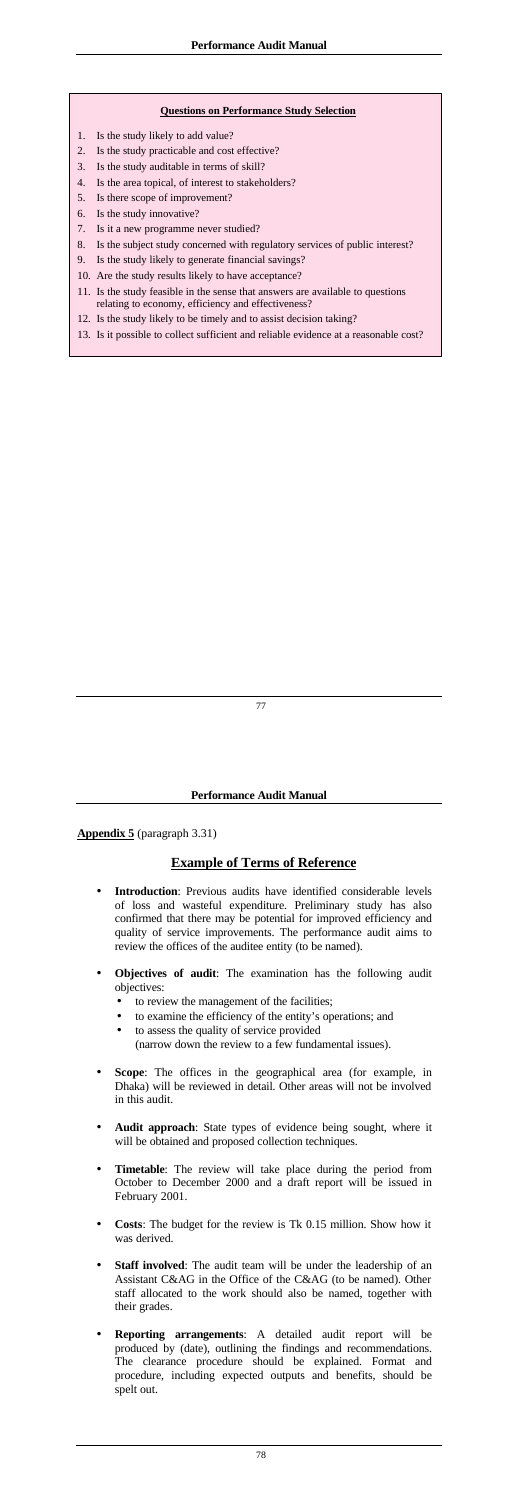# **Appendix 6**

# **Glossary of Audit and Related Terms**

**Accountability:** That responsibility to some outside or higher level of authority by a person or group of persons in an organisation.

**Auditee or Audited Body or Entity:** The body, organisation or entity for which the C&AG is responsible for auditing.

**Administrative Control System:** A series of actions, being an integral part of the internal control system, concerned with administrative procedures needed to make managerial decisions, realise the highest possible economic and administrative efficiency and ensure the implementation of administrative policies, whether related to financial affairs or otherwise.

**Audit Code:** The Audit Code issued by the Comptroller and Auditor-General of Bangladesh which contains guidance on audit principles and practices to be followed by auditors.

**Audit Evidence:** Information that forms the foundation, which supports the auditor's opinions, conclusions or reports. *Sufficient***:** information that is quantitatively sufficient and appropriate to achieve the auditing results; and is qualitatively impartial such as to inspire confidence and reliability. *Relevant***:** information that is pertinent to the audit objectives. *Reliable***:**  information that is consistent with the facts, i.e. it is valid.

**Auditors:** Officials of the Bangladesh Audit Department who perform audit work on behalf of the Comptroller and Auditor General. Any audit official involved in planning, conducting, supervising or reporting the audit.

**Audit Mandate:** The audit responsibilities, powers, discretion and duties conferred on the SAI under the Constitution or other lawful authority of a country.

**Economy:** Minimising the cost of resources used for an activity, having regard to the appropriate quality.

**Audit Objective:** A precise statement of what the audit intends to accomplish and/or the question the audit will answer. This may include financial, regularity or performance issues. It will help decision-makers to improve the economy, efficiency and effectiveness of their operations.

**Audit Procedures:** Tests, instructions and details included in the audit programme to be carried out systematically and reasonably.

## **Performance Audit Manual**

**Audit Scope:** The framework, boundary or limits and subjects of the audit.

**Audit Standards:** Audit standards provide minimum guidance for the auditor that helps determine the extent of audit steps and procedures that should be applied to fulfil the audit objective. They are the criteria or yardsticks against which the quality of the audit results are evaluated; the Government Auditing Standards which are issued by the Comptroller and Auditor General of Bangladesh containing standards with which auditors are required to comply.

**Causes:** Management or employee action or actions that took place or should have taken place and created a result by not following an appropriate standard.

**Conclusions:** Conclusions are statements deduced by the auditor from the findings.

**Constitutional:** A matter that is permitted or authorised by the fundamental law of the Republic of Bangladesh.

**Cost Benefit:** The techniques for determining the product or service of greatest benefit for the least cost.

**Criteria:** Any standards used for measuring the results caused by the actions of employees or management in any performance audit situation.

**Effectiveness:** The extent to which objectives are achieved and the relationship between the intended impact and the actual impact of an activity.

**Efficiency:** The relationship between the output, in terms of goods, services or other results, and the resources used to produce them.

**Field Standards:** The standards that apply to the planning and examination phases of an audit. These allow the auditor to systematically meet the requirements for setting the audit objective, choosing suitable criteria, supervising the audit, gathering sufficient, relevant and competent evidence, and making an appropriate study and evaluation of internal controls.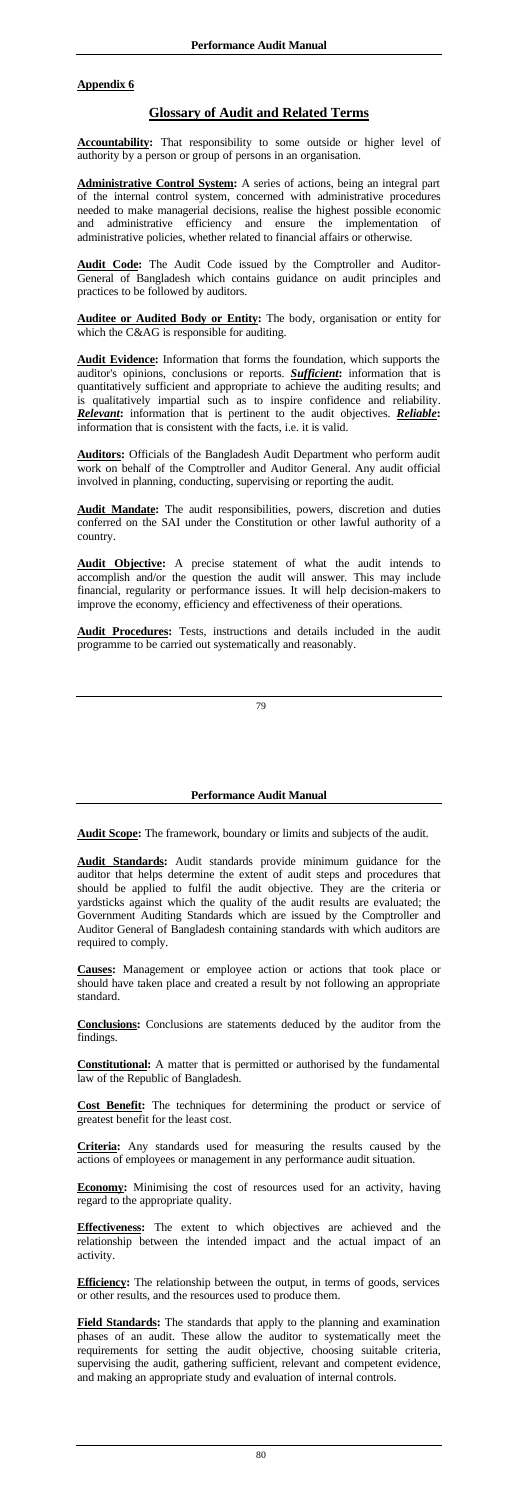**Findings (or Observations):** Findings (observations) are the specific evidence gathered by the auditor to satisfy the audit objectives; the results of an audit on the basis of the evidence obtained.

**General Standards:** The qualifications and competence, the necessary independence and objectivity, the exercise of due care, and appropriate quality controls, which shall be required of the auditor to carry out the tasks related to the field and reporting standards in a competent, efficient and effective manner.

**Internal Control:** The whole system of financial and other controls, including the organisational structure, methods, procedures and internal audit, established by management within its corporate goals, to assist in conducting the business of the audited entity in a regular economic, efficient and effective manner; ensuring adherence to management policies; safeguarding assets and resources; securing the accuracy and completeness of accounting records; and producing timely and reliable financial and management information.

**Independence:** The freedom of the SAI in audit matters to act in accordance with its audit mandate without external direction or interference of any kind.

**Internal Rate of Return**: The discount rate at which a stream of costs and benefits has a net present value of zero, net present value being the sum of the present values of all benefits less the sum of the present values of all costs.

Planning: Defining the objectives, setting policies and determining the nature, scope, extent and timing of the procedures and tests needed to achieve the objectives.

**Preliminary Study:** The process of obtaining background and general information in a relatively short period of time on all aspects of the organisation, activity, programme or system being considered for

**Management Control:** The plan of organisation and all other plans, policies, procedures and practices needed by an entity to assure that the objectives of the entity are achieved.

**Public Accountability:** The obligations of persons or entities, including government departments, public enterprises and corporations, entrusted with public resources to be answerable for the fiscal, managerial and program responsibilities that have been conferred on them, and to report to those that have conferred these responsibilities on them.

**Materiality:** In general terms, a matter may be judged material if knowledge of it would be likely to influence the user of the financial statements or the performance audit report. Materiality is generally considered in terms of value, i.e. the amount of money involved in relation to the whole. The inherent nature or characteristics of an item or group of items may also render a matter material, for example, where the law or some other regulation requires it to be disclosed separately regardless of the amount involved. A matter may also be considered material because of the context in which it occurs, for example, an item in relation to the corresponding amount in previous years. Audit evidence plays an important part in the auditor's decision concerning the selection of materiality issues

**Report:** The auditor's written opinion and other remarks on a set of financial statements as the result of a financial or regularity audit or the auditor's findings on completion of a performance audit.

### **Performance Audit Manual**

and areas for audit and the nature, timing and extent of audit tests and procedures.

examination to set a tentative audit objective.

**Public Sector Organisations:** Public Sector Organisations include Government Ministries, Departments, Subordinate Offices, Statutory Corporations, Public Enterprises, Public Financial Institutions, Autonomous Bodies, and Local Government Institutions.

**Questionnaires:** Forms used by auditors for gathering evidence from individuals when there are numerous individuals to be interviewed and the costs of personal interviews would be excessive.

**Recommendations:** Recommendations are courses of action suggested by the auditor relating to the audit objectives.

**Reporting Standards:** The framework for the auditor to report the results of the audit, including guidance on the form and content of the auditor's report.

**Supervision:** An essential requirement in audit work entails proper leadership, direction and control at all stages to ensure a competent, effective link between the activities, procedures and tests that are carried out and the aims to be achieved.